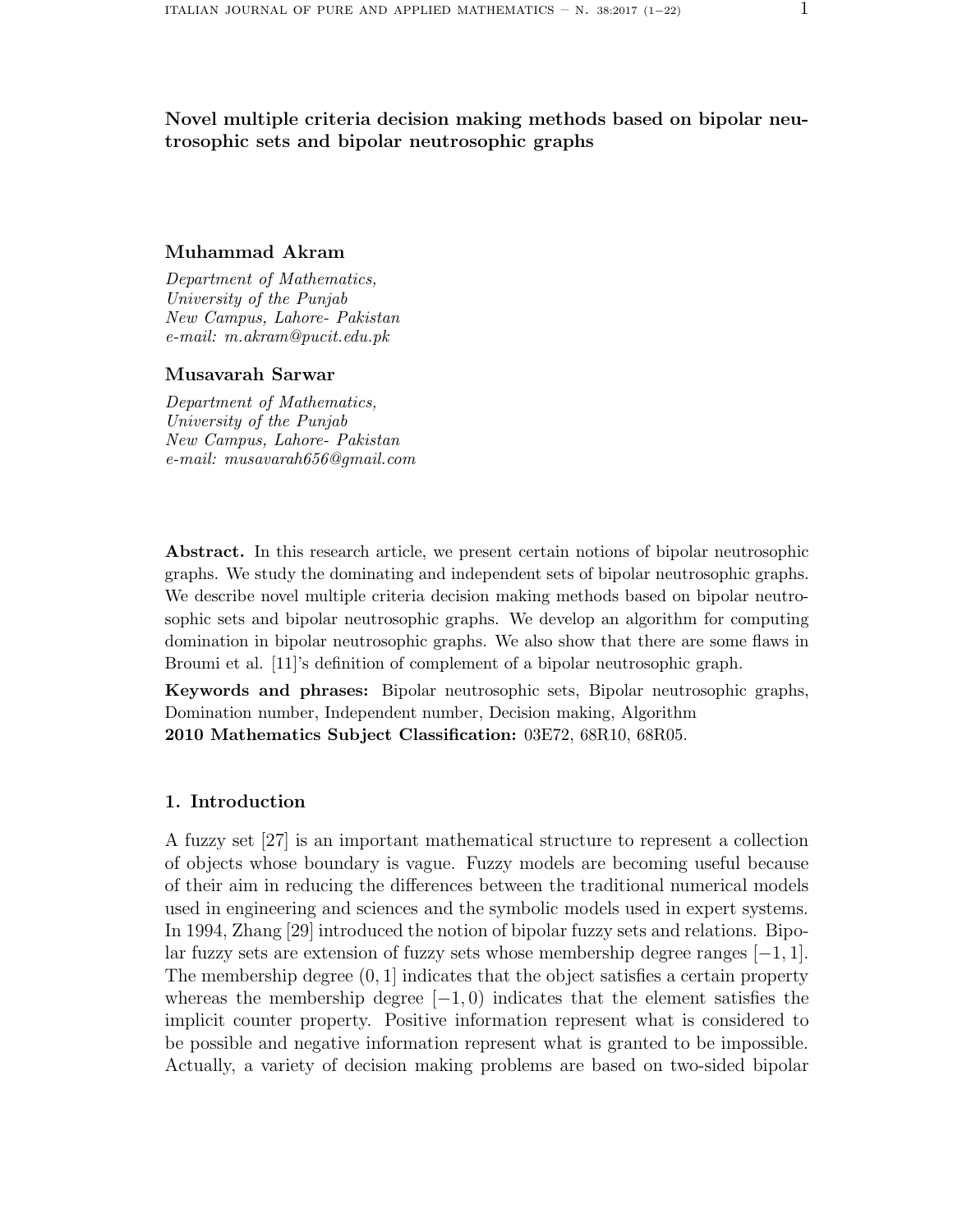judgements on a positive side and a negative side. Nowadays bipolar fuzzy sets are playing a substantial role in chemistry, economics, computer science, engineering, medicine and decision making problems. Smarandache [22] introduced the idea of neutrosophic probability, sets and logic. Peng *et al.* [19], in 2014, described some operational properties and studied a new approach for multi-criteria decision making problems using neutrosophic sets. Ye [25, 26] discussed trapezoidal neutrosophic sets and simplified neutrosophic sets with applications in multi-criteria decision making problems. The other terminologies and applications of neutrosophic sets can be seen in [23, 25, 26]. In a neutrosophic set, the membership value is associated with truth, false and indeterminacy degrees but there is no restriction on their sum. Deli et al. [12] extended the ideas of bipolar fuzzy sets and neutrosophic sets to bipolar neutrosophic sets and studied its operations and applications in decision making problems.

Graph theory has numerous applications in science and engineering. However, in some cases, some aspects of graph theoretic concepts may be uncertain. In such cases, it is important to deal with uncertainty using the methods of fuzzy sets and logics. Based on Zadeh's fuzzy relations [28], Kaufmann [14] defined a fuzzy graph. The fuzzy relations between fuzzy sets were also considered by Rosenfeld [20] and he developed the structure of fuzzy graphs, obtaining analogs of several graph theoretical concepts. The complement of a fuzzy graph was defined by Mordeson [17]. The concept of strong arcs in fuzzy graphs was discussed in [10]. The theory of fuzzy graphs has extended widely by many researchers as it can be seen in [15, 17]. The idea of domination was first arose in chessboard problem in 1862. Somasundaram and Somasundaram [24] introduced domination and independent domination in fuzzy graphs. Gani and Chandrasekaran [18] studied the notion of fuzzy domination and independent domination using strong arcs. Akram [1, 2] introduced bipolar fuzzy graphs and discuss its various properties. Akram and Dudek [3] studied regular bipolar fuzzy graphs. Several new concepts on bipolar neutrosophic graphs and bipolar neutrosophic hypergraphs have been studied in [4-7]. In this research article, we present certain notions of bipolar neutrosophic graphs. We study the dominating and independent sets of bipolar neutrosophic graphs. We describe novel multiple criteria decision making methods based on bipolar neutrosophic sets and bipolar neutrosophic graphs. We develop an algorithm for computing domination in bipolar neutrosophic graphs. We also show that there are some flaws in Broumi et al. [11]'s definition.

#### 3. Bipolar neutrosophic graphs

In this section, we discuss the concept of a bipolar neutrosophic graph and its various properties.

**Definition 2.1.** [23] A neutrosophic set C on a non-empty set Y is characterized by a truth membership function  $t_C : Y \to [0, 1]$ , indeterminacy membership function  $I_C: Y \to [0, 1]$  and a falsity membership function  $f_C: Y \to [0, 1]$ . There is no restriction on the sum of  $t_C(x)$ ,  $I_C(x)$  and  $f_C(x)$  for all  $x \in Y$ .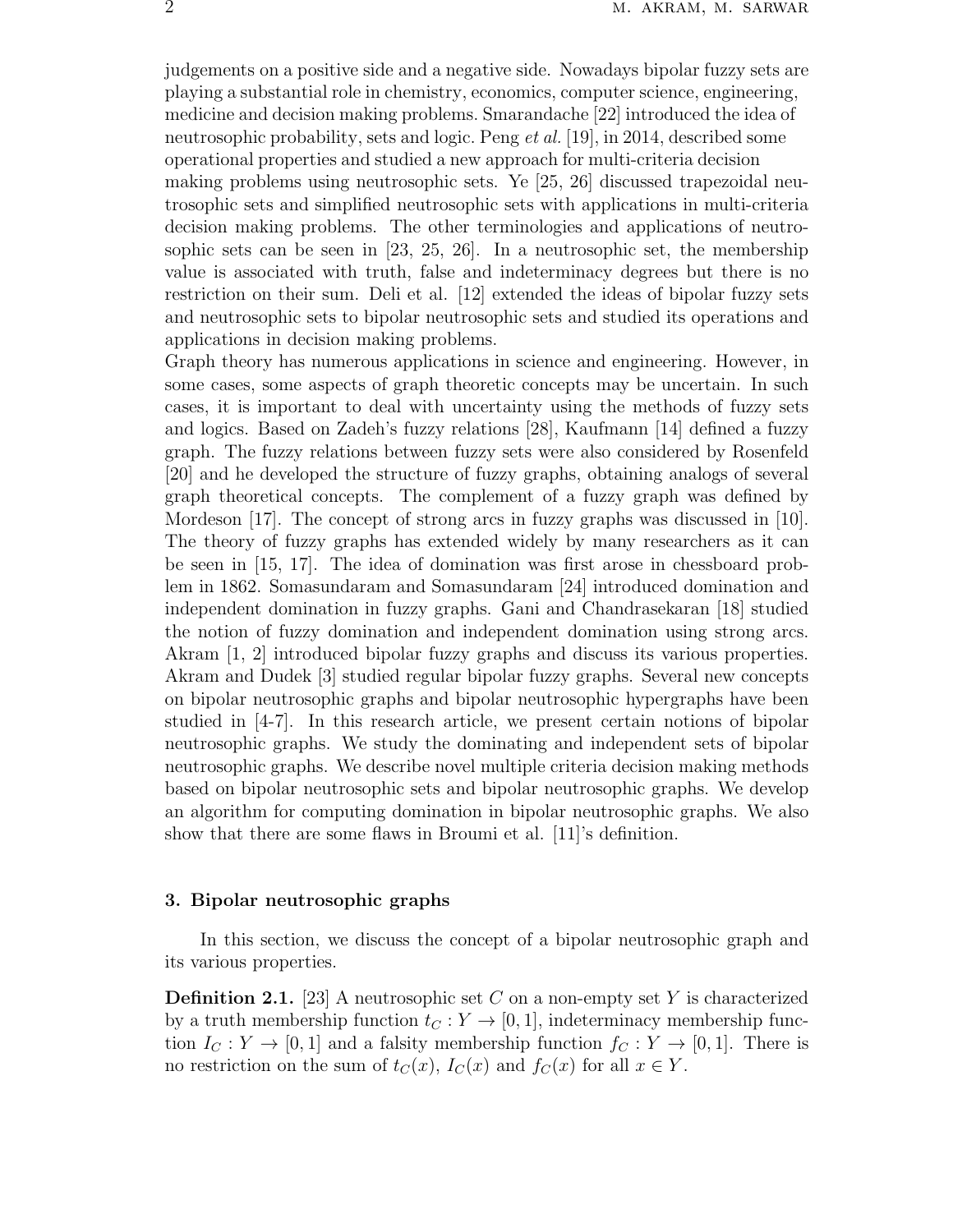**Definition 2.2.** [12] A bipolar neutrosophic set on a empty set Y is an object of the form

$$
C = \{(y, t_C^p(y), I_C^p(y), f_C^p(y), t_C^n(y), I_C^n(y), f_C^n(y)) : y \in Y\}
$$

where,  $t_{\epsilon}^p$  ${}^p_C, I^p_C, f^p_C : Y \to [0,1]$  and  $t^n_C, I^n_C, f^n_C : Y \to [-1,0].$  The positive values  $t_C^p$  $C^p(C(y), I^p_C(y), f^p_C(y))$  denote respectively the truth, indeterminacy and false membership degrees of an element  $y \in Y$  whereas  $t_C^n(y)$ ,  $I_C^n(y)$ ,  $f_C^n(y)$  denote the implicit counter property of the truth, indeterminacy and false membership degrees of the element  $y \in Y$  corresponding to the bipolar neutrosophic set C.

**Definition 2.3.** A bipolar neutrosophic relation on a non-empty set  $Y$  is a bipolar neutrosophic subset of  $Y \times Y$  of the form  $D = \{(yz, t_D^p(yz), I_D^p(yz), f_D^p(yz),$  $t_D^n(yz)$ ,  $I_D^n(yz)$ ,  $f_D^n(yz)$ ) :  $yz \in Y \times Y$  where,  $t_D^p$ ,  $I_D^p$ ,  $f_D^p$ ,  $t_D^n$ ,  $I_D^n$ ,  $f_D^n$  are defined by the mappings  $t_D^p$ ,  $I_D^p$ ,  $f_D^p$  :  $Y \times Y \to [0, 1]$  and  $t_D^n$ ,  $I_D^n$ ,  $f_D^n$  :  $\overline{Y} \times \overline{Y} \to [-1, 0]$ .

**Definition 2.4.** A bipolar neutrosophic graph on a non-empty set  $Y$  is a pair  $G = (C, D)$ , where C is a bipolar neutrosophic set on Y and D is a bipolar neutrosophic relation in Y such that

$$
t^p_D(yz) \le t^p_C(y) \wedge t^p_C(z), \quad I^p_D(yz) \le I^p_C(y) \wedge I^p_C(z), \quad f^p_D(yz) \le f^p_C(y) \vee f^p_C(z),
$$
  

$$
t^n_D(yz) \ge t^n_C(y) \vee t^n_C(z), \quad I^n_D(yz) \ge I^n_C(y) \vee I^n_C(z), \quad f^n_D(yz) \ge f^n_C(y) \wedge f^n_C(z),
$$

for all  $y, z \in Y$ . Note that  $D(yz) = (0, 0, 1, 0, 0, -1)$  for all  $yz \in Y \times Y \setminus E$ .

Example 2.1. Here we discuss an example of a bipolar neutrosophic graph such that  $Y = \{x, y, z\}$ . Let C be a bipolar neutrosophic set on Y given in Table. 1 and D be a bipolar neutrosophic relation in Y given in Table. 2.

Table 1: Bipolar neutrosophic set C Table 2: Bipolar neutrosophic relation D

| $X$ $Y$ $Z$                                   |  |  | xy yz xz               |  |
|-----------------------------------------------|--|--|------------------------|--|
| $t_C^p$ 0.3 0.5 0.4                           |  |  | $t_D^p$   0.3 0.3 0.3  |  |
| $I_C^p$ 0.4 0.4 0.3                           |  |  | $I_D^p$   0.4 0.3 0.3  |  |
| $f_C^p$ 0.5 0.2 0.2<br>$t_C^n$ -0.6 -0.1 -0.5 |  |  | $f_D^p$   0.5 0.2 0.5  |  |
|                                               |  |  | $t_D^n$ -0.1 -0.1 -0.5 |  |
| $I_C^n$ -0.5 -0.8 -0.5                        |  |  | $I_D^n$ -0.5 -0.5 -0.5 |  |
| $f_C^n$ -0.2 -0.2 -0.5                        |  |  | $f_D^n$ -0.2 -0.5 -0.5 |  |

Routine calculations show that  $G = (C, D)$  is a bipolar neutrosophic graph. The bipolar neutrosophic graph  $G$  is shown in Fig. 1.

**Definition 2.5.** Let  $G_1 = (C_1, D_1)$  and  $G_2 = (C_2, D_2)$  be two bipolar neutrosophic graphs where,  $C_1$  and  $C_2$  are bipolar neutrosophic sets on  $Y_1$  and  $Y_2$ ,  $D_1$ and  $D_2$  are bipolar neutrosophic relations in  $Y_1$  and  $Y_2$ , respectively. The *union*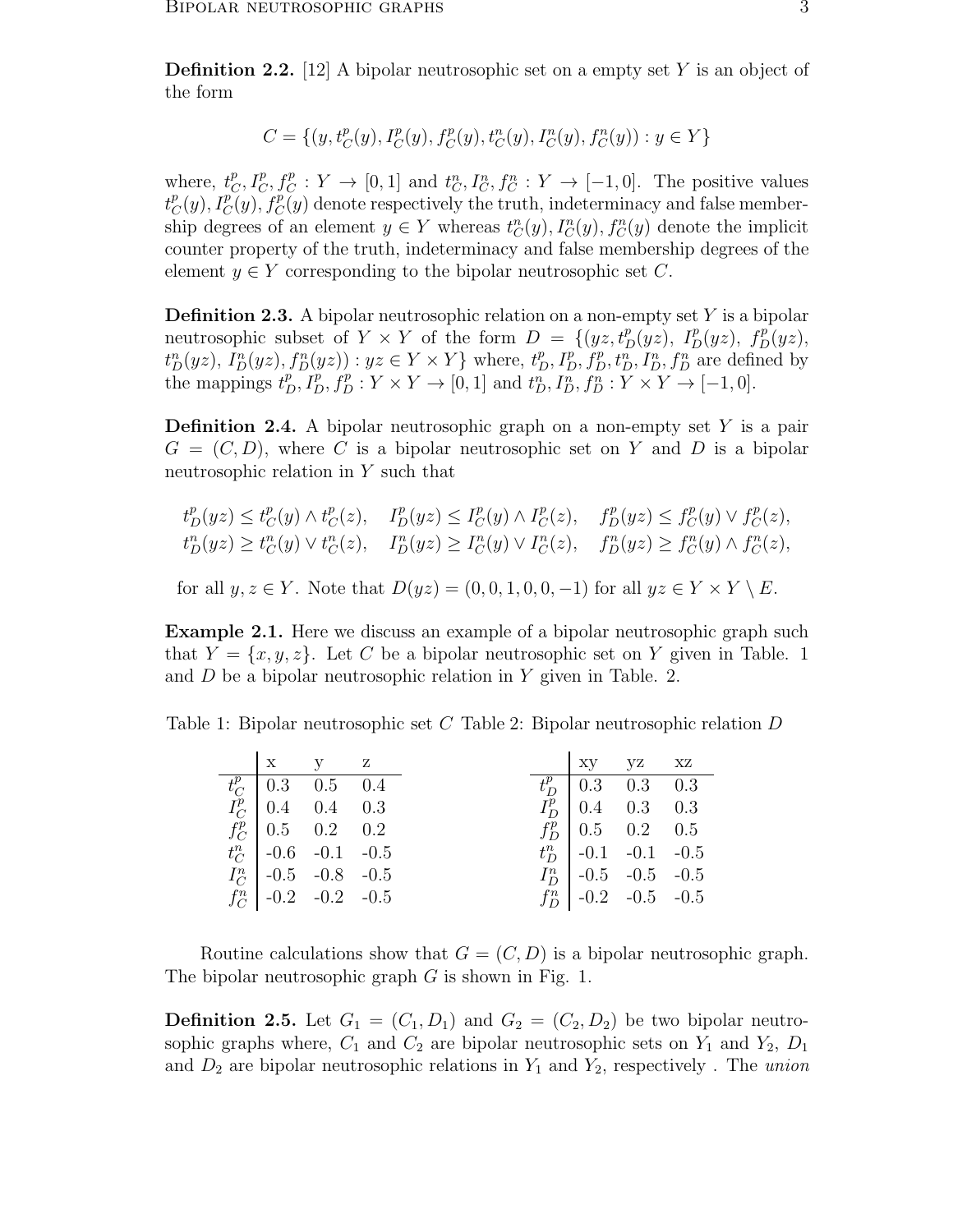

Figure 1: Bipolar neutrosophic graph G

of  $G_1$  and  $G_2$  is a pair  $G_1 \cup G_2 = (C_1 \cup C_2, D_1 \cup D_2)$  such that for all  $y, z \in Y$ , 1. If  $y \in Y_1, y \notin Y_2$  then,  $(C_1 \cup C_2)(y) = C_1(y)$ . 2. If  $y \in Y_2, y \notin Y_1$  then,  $(C_1 \cup C_2)(y) = C_2(y)$ . 3. If  $y \in Y_1 \cap Y_2$  then, p p  $I_{C_1}^p(y) + I_{C_2}^p(y)$  $C_1$  $\scriptstyle C_2$ p n

$$
(C_1 \cup C_2)(y) = (t_{C_1}^p(y) \vee t_{C_2}^p(y), \frac{t_{C_1}(y) + t_{C_2}(y)}{2}, f_{C_1}^p(y) \wedge f_{C_2}^p(y), t_{C_1}^n(y) \wedge t_{C_2}^n(y),
$$
  

$$
\frac{I_{C_1}^n(y) + I_{C_2}^n(y)}{2}, f_{C_1}^n(y) \vee f_{C_2}^n(y)),
$$

If  $E_1$  and  $E_2$  are the sets of edges in  $G_1$  and  $G_2$  then,  $D_1 \cup D_2$  can be defined as:

- 1. If  $yz \in E_1, yz \notin E_2$  then,  $(D_1 \cup D_2)(yz) = D_1(yz)$ .
- 2. If  $yz \in E_2, yz \notin E_1$  then,  $(D_1 \cup D_2)(yz) = D_2(yz)$ .
- 3. If  $yz \in E_1 \cap E_2$  then,

$$
(D_1 \cup D_2)(yz) = (t_{D_1}^p(yz) \vee t_{D_2}^p(yz), \frac{I_{D_1}^p(yz) + I_{D_2}^p(yz)}{2}, f_{D_1}^p(yz) \wedge f_{D_2}^p(yz),
$$
  

$$
t_{D_1}^n(yz) \wedge t_{D_2}^n(yz), \frac{I_{D_1}^n(yz) + I_{D_2}^n(yz)}{2}, f_{D_1}^n(yz) \vee f_{D_2}^n(yz)).
$$

**Definition 2.6.** The *intersection* of two bipolar neutrosophic graphs  $G_1 = (C_1, D_1)$ and  $G_2 = (C_2, D_2)$  is a pair  $G_1 \cap G_2 = (C_1 \cap C_2, D_1 \cap D_2)$  where,  $C_1, C_2, D_1$  and  $D_2$  are given in Definition 2.5. The membership values of vertices and edges in  $G_1 \cap G_2$  can be defined as,

$$
(C_1 \cap C_2)(y) = (t_{C_1}^p(y) \land t_{C_2}^p(y), \frac{I_{C_1}^p(y) + I_{C_2}^p(y)}{2}, f_{C_1}^p(y) \lor f_{C_2}^p(y), t_{C_1}^n(y) \lor t_{C_2}^n(y),
$$
  

$$
\frac{I_{C_1}^n(y) + I_{C_2}^n(y)}{2}, f_{C_1}^n(y) \land f_{C_2}^n(y)), \text{ for all } y \in Y_1 \cap Y_2.
$$
  

$$
(D_1 \cap D_2)(yz) = (t_{D_1}^p(yz) \land t_{D_2}^p(yz), \frac{I_{D_1}^p(yz) + I_{D_2}^p(yz)}{2}, f_{D_1}^p(yz) \lor f_{D_2}^p(yz),
$$
  

$$
t_{D_1}^n(yz) \lor t_{D_2}^n(yz), \frac{I_{D_1}^n(yz) + I_{D_2}^n(yz)}{2}, f_{D_1}^n(yz) \land f_{D_2}^n(yz)),
$$
  
for all  $yz \in E_1 \cap E_2$ .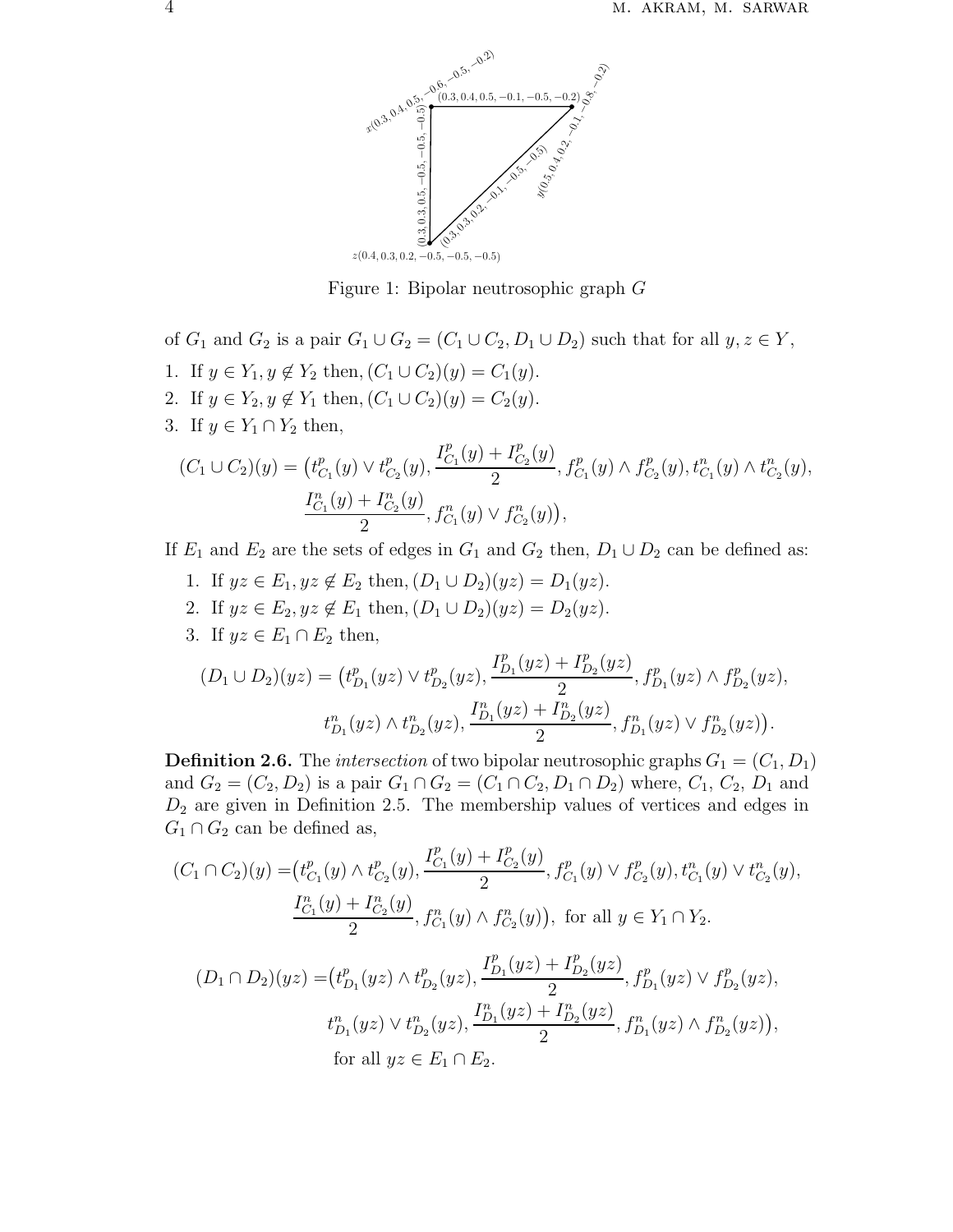**Definition 2.7.** The *join* of two bipolar neutrosophic graphs  $G_1 = (C_1, D_1)$  and  $G_2 = (C_2, D_2)$  is defined by the pair  $G_1 + G_2 = (C_1 + C_2, D_1 + D_2)$  such that,  $C_1 + C_2 = C_1 \cup C_2$ , for all  $y \in Y_1 \cup Y_2$ , and the membership values of the edges in  $G_1 + G_2$  are defined as,

- 1.  $D_1 + D_2 = D_1 \cup D_2$ , for all  $yz \in E_1 \cup E_2$ .
- 2. Let  $E'$  be the set of all edges joining the vertices of  $G_1$  and  $G_2$  then for all  $yz \in E'$ , where  $y \in Y_1$  and  $z \in Y_2$ ,

$$
(D_1 + D_2)(yz) = (t_{D_1}^p(yz) \wedge t_{D_2}^p(yz), I_{D_1}^p(yz) \wedge I_{D_2}^p(yz), f_{D_1}^p(yz) \vee f_{D_2}^p(yz),
$$
  

$$
t_{D_1}^n(yz) \vee t_{D_2}^n(yz), I_{D_1}^n(yz) \vee I_{D_2}^n(yz), f_{D_1}^n(yz) \wedge f_{D_2}^n(yz)).
$$

**Definition 2.8.** The *Cartesian product* of two bipolar neutrosophic graphs  $G_1$ and  $G_2$  is denoted by the pair  $G_1 \Box G_2 = (C_1 \Box C_2, D_1 \Box D_2)$  and defined as,

 $t_{C_1 \Box C_2}^p(y) = t_C^p$  $_{C_1}^p(y) \wedge t^p_L$  $L_{D_2}^p(y), \quad I_{C_1 \square C_2}^p(y) = I_C^p$  $_{C_1}^p(y) \wedge I_C^p$  $E_{C_2}^p(y)$ ,  $f_{C_1 \square C_2}^p(y) = f_C^p$  $C_1^p(y) \vee f_C^p$  $C_2^p(y),$  $t_{C_1\Box D_2}^n(y) = t_{C_1}^n(y) \vee t_{C_2}^n(y), \quad I_{C_1\Box C_2}^n(y) = I_{C_1}^n(y) \vee I_{C_2}^n(y), \quad f_{C_1\Box C_2}^n(y) = f_{C_1}^n(y) \wedge f_{C_2}^n(y).$ 

for all  $y \in Y_1 \times Y_2$ . The membership values of the edges in  $G_1 \square G_2$  can be calculated as,

- 1.  $t_{D_1\Box D_2}^p((y_1, y_2)(y_1, z_2)) = t_C^p$  $_{C_1}^{p}(y_1) \wedge t_I^p$  $\bigcup_{D_2}^p (y_2 z_2), \quad t_{D_1 \square D_2}^n ((y_1, y_2)(y_1, z_2)) = t_{C_1}^n(y_1) \vee$  $t_{D_2}^n(y_2z_2)$ , for all  $y_1 \in Y_1, y_2z_2 \in E_2$ ,
- 2.  $t_{D_1 \square D_2}^p((y_1, y_2)(z_1, y_2)) = t_I^p$  $_{D_1}^{p}(y_1z_1)\wedge t_{C}^{p}$  $C_2(y_2), \quad t_{D_1 \square D_2}^n((y_1, y_2)(z_1, y_2)) = t_{D_1}^n(y_1 z_1) \vee$  $t_{C_2}^n(y_2)$ , for all  $y_1z_1 \in E_1, y_2 \in Y_2$ ,
- 3.  $I_{D_1 \square D_2}^p((y_1, y_2)(y_1, z_2)) = I_C^p$  $_{C_1}^p(y_1) \wedge I_L^p$  $D_2(y_2z_2), \quad I_{D_1\Box D_2}^n((y_1, y_2)(y_1, z_2)) = I_{C_1}^n(y_1) \vee$  $I_{D_2}^n(y_2z_2)$ , for all  $y_1 \in Y_1, y_2z_2 \in E_2$ ,
- 4.  $I_{D_1 \square D_2}^p((y_1, y_2)(z_1, y_2)) = I_L^p$  $_{D_1}^p(y_1z_1)\wedge I_C^p$  $C_2^p(y_2), \quad I_{D_1 \square D_2}^n((y_1, y_2)(z_1, y_2)) = I_{D_1}^n(y_1 z_1) \vee$  $I_{C_2}^{n}(y_2)$ , for all  $y_1z_1 \in E_1, y_2 \in Y_2$ ,
- 5.  $f_{D_1 \square D_2}^p((y_1, y_2)(y_1, z_2)) = f_C^p$  $C_1^p(y_1) \vee f_L^p$  $\int_{D_2}^{p} (y_2 z_2), \quad f_{D_1 \square D_2}^{n}((y_1, y_2)(y_1, z_2)) = f_{C_1}^{n}(y_1) \wedge$  $f_{D_2}^{n}(y_2z_2)$ , for all  $y_1 \in Y_1, y_2z_2 \in E_2$ ,
- 6.  $f_{D_1\Box D_2}^p((y_1, y_2)(z_1, y_2)) = f_L^p$  $E_{D_1}^p(y_1z_1)\vee f_C^p$  $C_2(y_2), \quad f_{D_1 \square D_2}^n((y_1, y_2)(z_1, y_2)) = f_{D_1}^n(y_1z_1) \wedge$  $f_{C_2}^n(y_2)$ , for all  $y_1z_1 \in E_1, y_2 \in Y_2$ .

**Definition 2.9.** The *direct product* of two bipolar neutrosophic graphs  $G_1$  =  $(C_1, D_1)$  and  $G_2 = (C_2, D_2)$  is denoted by the pair  $G_1 \times G_2 = (C_1 \times C_2, D_1 \times D_2)$ such that,

 $t_C^p$  $_{C_1\times C_2}^p(y)=t_C^p$  $_{C_1}^p(y) \wedge t^p_L$  $D_2(y)$ ,  $I_{C_1 \times C_2}^p(y) = I_C^p$  $_{C_1}^p(y) \wedge I_C^p$  $\int_{C_2}^{p}(y)$ ,  $f_{C_1 \times C_2}^{p}(y) = f_C^{p}$  $C_1^p(y) \vee f_C^p$  $C_2^p(y),$  $t_{C_1 \times C_2}^n(y) = t_{C_1}^n(y) \vee t_{C_2}^n(y), \quad I_{C_1 \times C_2}^n(y) = I_{C_1}^n(y) \vee I_{C_2}^n(y), \quad f_{C_1 \times C_2}^n(y) = f_{C_1}^n(y) \wedge f_{C_2}^n(y),$ for all  $y \in Y_1 \times Y_2$ .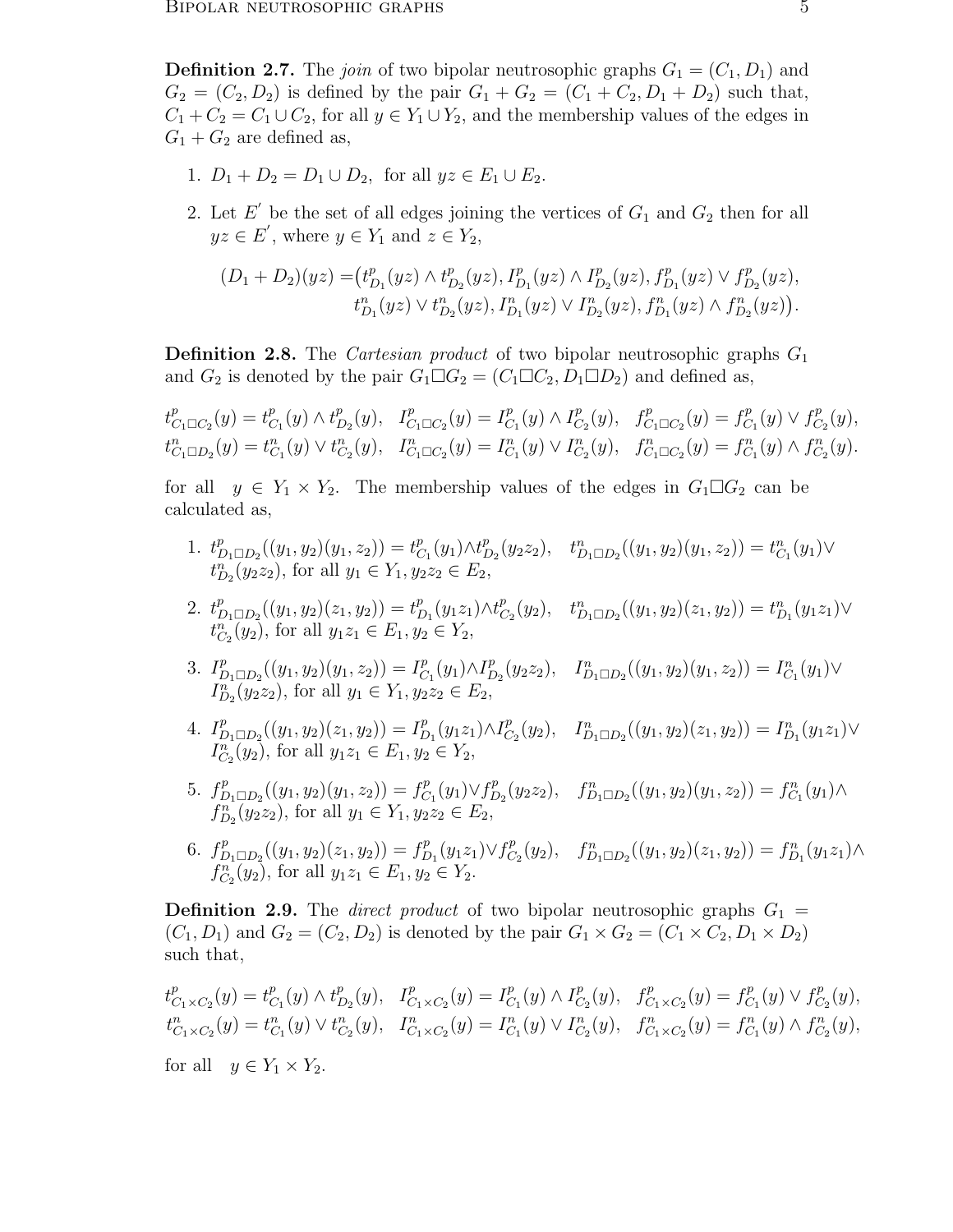- 1.  $t_I^p$  $D_{1}D_{2}((y_{1},y_{2})(z_{1},z_{2})) = t_{L}^{p}$  $_{D_1}^{p}(y_1z_1)\wedge t_{I}^{p}$  $b_{D_2}^p(y_2z_2), \quad t_{D_1\times D_2}^n((y_1, y_2)(z_1, z_2)) =$  $t_{D_1}^n(y_1z_1) \vee t_{D_2}^n(y_2z_2)$ , for all  $y_1z_1 \in E_1, y_2z_2 \in E_2$ ,
- 2.  $I_L^p$  $D_{1}D_{2}((y_{1},y_{2})(z_{1},z_{2})) = I_{L}^{p}$  $_{D_1}^p(y_1z_1)\wedge I_L^p$  $D_2^{p}(y_2z_2), \quad D_{1\times D_2}^{n}((y_1, y_2)(z_1, z_2)) =$  $I_{D_1}^n(y_1z_1) \vee I_{D_2}^n(y_2z_2)$ , for all  $y_1z_1 \in E_1, y_2z_2 \in E_2$ ,
- 3.  $f^p_L$  $D_{1}D_{2}((y_{1},y_{2})(z_{1},z_{2})) = f_{D}^{p}$  $f_{D_1}^p(y_1z_1) \vee f_L^p$  $\int_{D_2}^{p}(y_2z_2), \quad f_{D_1\times D_2}^{n}((y_1, y_2)(z_1, z_2)) =$  $f_{D_1}^n(y_1z_1) \wedge f_{D_2}^n(y_2z_2)$ , for all  $y_1z_1 \in E_1, y_2z_2 \in E_2$ .

**Proposition 2.1.** Let  $G_1$  and  $G_2$  be any two bipolar neutrosophic graphs then  $G_1 \cup G_2$ ,  $G_1 \cap G_2$ ,  $G_1 + G_2$ ,  $G_1 \square G_2$  *and*  $G_1 \times G_2$  *are bipolar neutrosophic graphs.* 

**Definition 2.10.** A bipolar neutrosophic graph  $G = (C, D)$  is called *strong bipolar neutrosophic graph* if  $t_D^p(yz) = t_C^p$  $_{C}^{p}(y)\wedge t_{C}^{p}$  $L_C^p(z)$ ,  $I_D^p(yz) = I_C^p$  $_{C}^{p}(y) \wedge I_{C}^{p}$  $L_C^p(z)$ ,  $f_D^p(yz) = f_C^p$  $C^p(C) \vee f_C^p$  $C^p(C),$ 

 $t_D^n(yz) = t_C^n(y) \vee t_C^n(z), \quad I_D^n(yz) = I_C^n(y) \vee I_C^n(z), \quad f_D^n(yz) = f_C^n(y) \wedge f_C^n(z),$ for all  $yz \in E$ , E is the set of edges.

**Definition 2.11.** A bipolar neutrosophic graph  $G = (C, D)$  is called *complete bipolar neutrosophic graph* if  $t_D^p(yz) = t_C^p$  $_{C}^{p}(y) \wedge t_{C}^{p}$  $L_C^p(z)$ ,  $I_D^p(yz) = I_C^p$  $_{C}^{p}(y) \wedge I_{C}^{p}$  $L_C^p(z)$ ,  $f_D^p(yz) = f_C^p$  $C^p(C) \vee f_C^p$  $C^p(z),$  $t_D^n(yz) = t_C^n(y) \vee t_C^n(z), \quad I_D^n(yz) = I_C^n(y) \vee I_C^n(z), \quad f_D^n(yz) = f_C^n(y) \wedge f_C^n(z),$ for all  $y, z \in Y$ .

**Definition 2.12.** The *complement* of a bipolar neutrosophic graph  $G = (C, D)$ is defined as a pair  $G^c = (C^c, D^c)$  such that,  $C^c(y) = C(y)$ , for all  $y \in Y$ , and the he membership values of the edges in  $G<sup>c</sup>$  can be calculated as,  $t_{D^c}^p(yz) = t_C^p$  $_{C}^{p}(y) \wedge t_{C}^{p}$  $C_C^p(z) - t_D^p(yz), \qquad I_{D^c}^p(yz) = I_C^p$  $_{C}^{p}(y) \wedge I_{C}^{p}$  $_{C}^{p}(z) - I_{D}^{p}(yz),$  $f_{D^c}^p(yz) = \check{f}_C^p$  $\check{f}_C^p(y) \vee \check{f}_C^p$  $t_{C}^{p}(z) - f_{D}^{p}(yz), \quad t_{D^{c}}^{n}(yz) = t_{C}^{n}(y) \vee t_{C}^{n}(z) - t_{D}^{n}(yz),$  $I_{D^c}^n(yz) = I_C^n(y) \vee I_C^n(z) - I_D^n(yz), \quad f_{D^c}^n(yz) = f_C^n(y) \wedge f_C^n(z) - f_D^n(yz),$ 

for all  $yz \in Y^2$ .

*Remark* 2.1. A bipolar neutrosophic graph G is called *self complementary* if  $G =$  $G^c$ .

Theorem 2.1. *Let* G *be a self complementary bipolar neutrosophic graph then,*

$$
\sum_{y \neq z} t_D^p(yz) = \frac{1}{2} \sum_{y \neq z} t_C^p(y) \wedge t_C^p(z), \qquad \sum_{y \neq z} I_D^p(yz) = \frac{1}{2} \sum_{y \neq z} I_C^p(y) \wedge I_C^p(z),
$$
\n
$$
\sum_{y \neq z} f_D^p(yz) = \frac{1}{2} \sum_{y \neq z} f_C^p(y) \vee f_C^p(z), \qquad \sum_{y \neq z} t_D^n(yz) = \frac{1}{2} \sum_{y \neq z} t_C^n(y) \vee t_C^n(z),
$$
\n
$$
\sum_{y \neq z} I_D^n(yz) = \frac{1}{2} \sum_{y \neq z} I_C^n(y) \vee I_C^n(z), \qquad \sum_{y \neq z} f_D^n(yz) = \frac{1}{2} \sum_{y \neq z} f_C^n(y) \wedge f_C^n(z).
$$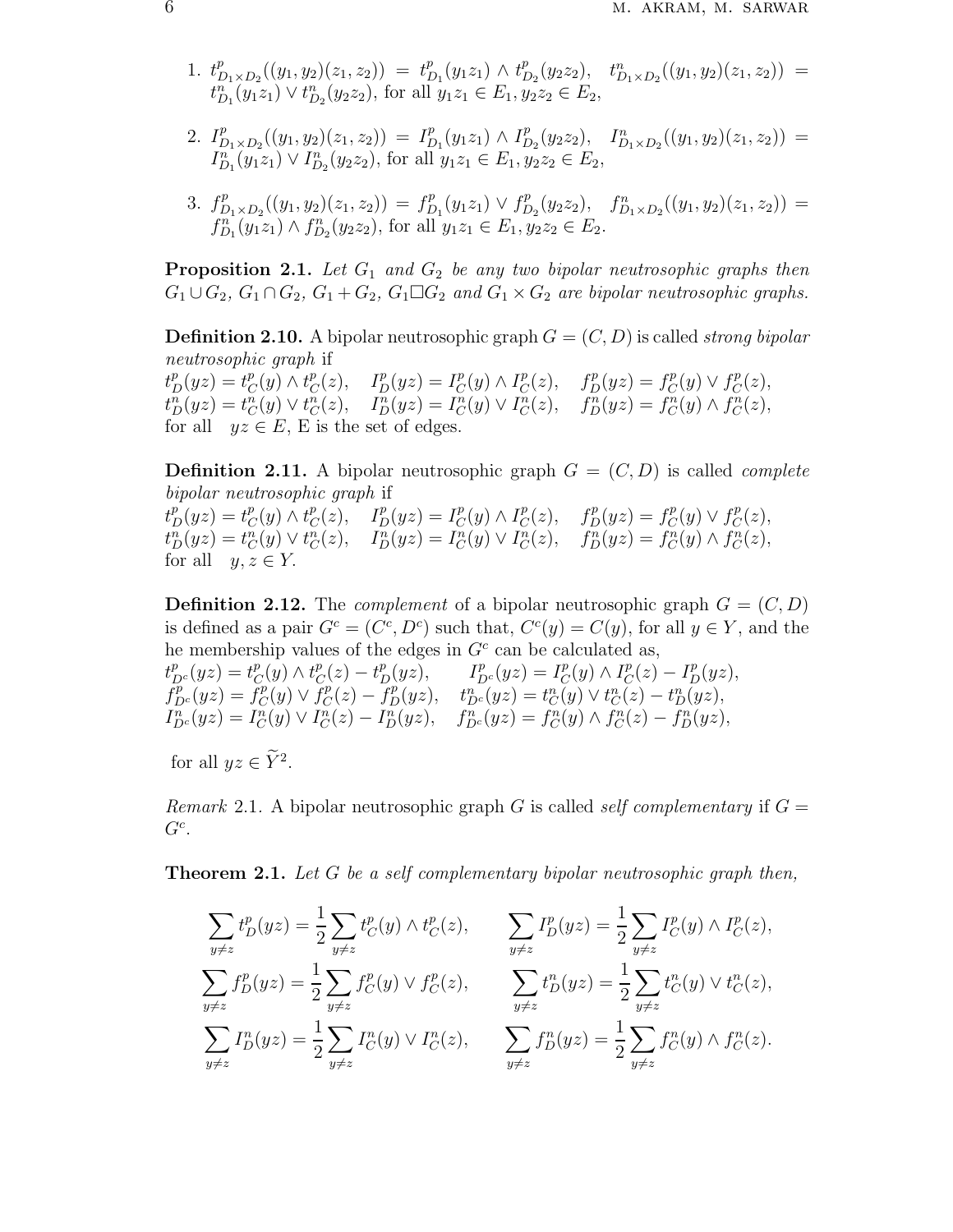**Theorem 2.2.** Let  $G = (C, D)$  be a bipolar neutrosophic graph such that for all  $y, z \in Y,$ 

$$
t_{D^c}^p(yz) = \frac{1}{2}(t_C^p(y) \wedge t_C^p(z)), \ I_{D^c}^p(yz) = \frac{1}{2}(I_C^p(y) \wedge I_C^p(z)), \ f_{D^c}^p(yz) = \frac{1}{2}(f_C^p(y) \vee f_C^p(z)),
$$
  

$$
t_{D^c}^n(yz) = \frac{1}{2}(t_C^n(y) \vee t_C^n(z)), \ I_{D^c}^n(yz) = \frac{1}{2}(I_C^n(y) \vee I_C^n(z)), \ f_{D^c}^n(yz) = \frac{1}{2}(f_C^n(y) \wedge f_C^n(z)).
$$

*Then* G *is self complementary bipolar neutrosophic graph.*

*Proof.* Let  $G^c = (C^c, D^c)$  be the complement of a bipolar neutrosophic graph  $G = (C, D)$  then, by Definition. 2.12,

$$
t_{D^c}^p(yz) = t_C^p(y) \wedge t_C^p(z) - t_D^p(yz)
$$
  
\n
$$
t_{D^c}^p(yz) = t_C^p(y) \wedge t_C^p(z) - \frac{1}{2} (t_C^p(y) \wedge t_C^p(z))
$$
  
\n
$$
t_{D^c}^p(yz) = \frac{1}{2} (t_C^p(y) \wedge t_C^p(z))
$$
  
\n
$$
t_{D^c}^p(yz) = t_D^p(yz)
$$

Similarly, it can be proved that  $t_{D^c}^n(yz) = t_D^n(yz)$ ,  $I_{D^c}^p(yz) = I_D^p(yz)$ ,  $I_{D^c}^n(yz) =$  $I_D^n(yz)$ ,  $f_{D^c}^p(yz) = f_D^p(yz)$  and  $f_{D^c}^n(yz) = f_D^n(yz)$ . Hence, G is self complementary. q.e.d.

**Definition 2.13.** The *degree* of a vertex y in a bipolar neutrosophic graph  $G =$  $(C, D)$  is denoted by deg $(y)$  and defined by the 6-tuple as,

$$
\deg(y) = (\deg_t^p(y), \; \deg_f^p(y), \; \deg_f^p(y), \; \deg_t^n(y), \; \deg_f^n(y), \; \deg_f^n(y)), \n= (\sum_{yz \in E} t_D^p(yz), \sum_{yz \in E} I_D^p(yz), \sum_{yz \in E} t_D^n(yz), \sum_{yz \in E} I_D^n(yz), \sum_{yz \in E} f_D^n(yz)).
$$

The term degree is also referred as *neighborhood degree*.

**Definition 2.14.** The closed neighborhood degree of a vertex  $y$  in a bipolar neutrosophic graph is denoted by deg[y] and defined as,  $\deg[y] = \deg(y) + C(y)$ .

Definition 2.15. A bipolar neutrosophic graph G is known as a *regular* bipolar neutrosophic graph if all vertices of G have same degree. A bipolar neutrosophic graph G is known as a *totally regular* bipolar neutrosophic graph if all vertices of G have same closed neighborhood degree.

Theorem 2.3. *A complete bipolar neutrosophic graph is regular.*

Theorem 2.4. *Let* G = (C, D) *be a bipolar neutrosohic graph then* C = (t p , I<sup>p</sup> ,  $f^p, t^n, I^n, f^n$ ) is a constant function if and only if the following statements are *equivalent:*

- (1) G *is a regular bipolar neutrosophic graph,*
- (2) G *is totally regular bipolar neutrosophic graph.*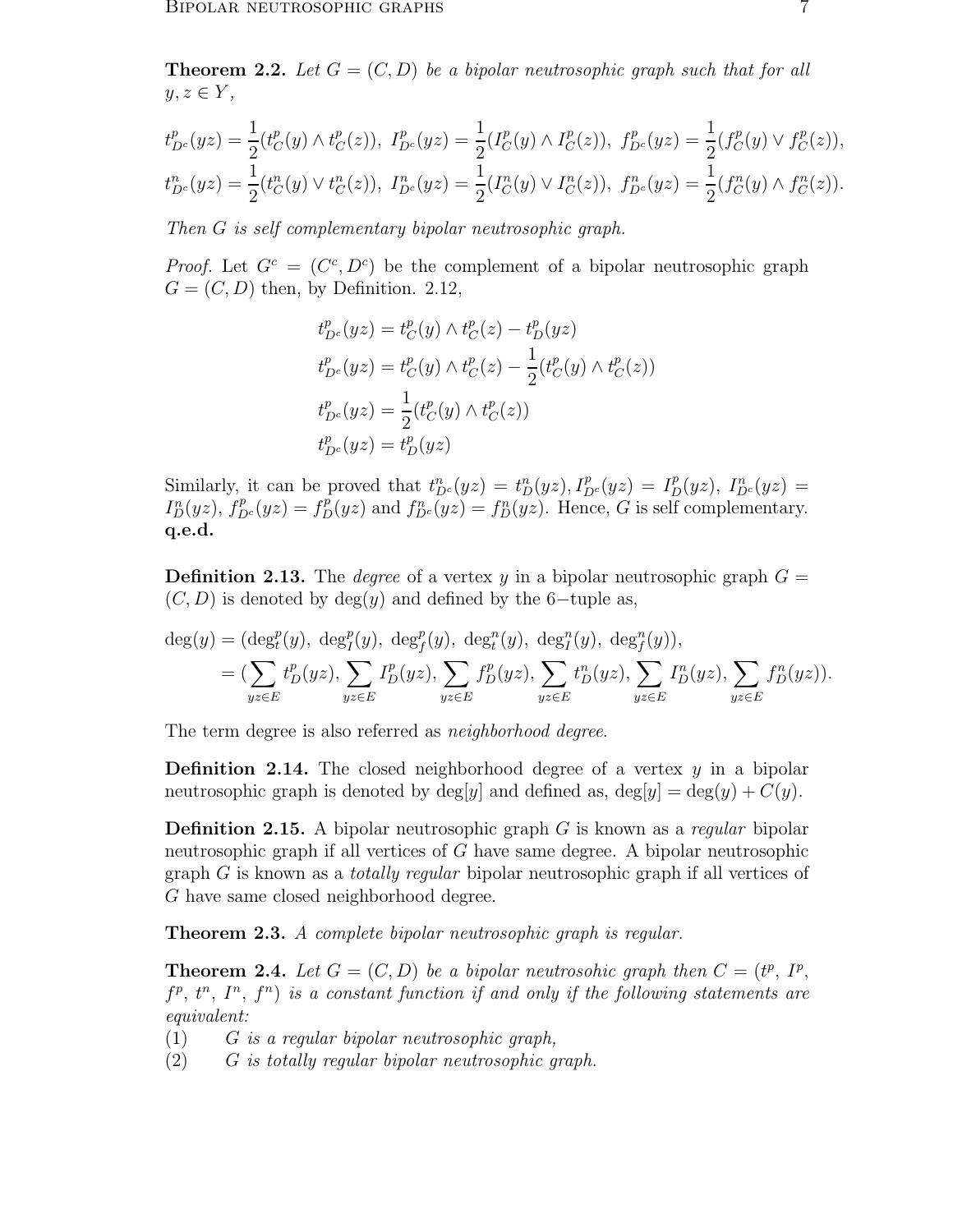*Proof.* Assume that C is a constant function and for all  $y \in Y$ ,

$$
t_C^p(y) = k_t, \ I_C^p(y) = k_I, \ f_C^p(y) = k_f, \ t_C^n(y) = k'_t, \ I_C^n(y) = k'_I, \ f_C^n(y) = k'_f
$$

where,  $k_t$ ,  $k_I$ ,  $k_f$ ,  $k'_t$ ,  $k'_I$ ,  $k'_f$  are constants.

 $(1) \Rightarrow (2)$  Suppose that G is a regular bipolar neutrosophic graph and deg $(y)$  =  $(p_t, p_I, p_f, n_t, n_I, n_f)$  for all  $y \in Y$ .

Now consider,

 $deg[y] = deg(y) + C(y) = (p_t + k_t, p_I + k_I, p_f + k_f, n_t + k_t$  $t'_{t}, n_{I} + k'_{I}$  $I_{I}^{'}, n_{f} + k_{J}^{'}$ f for all  $y \in Y$ .

It is proved that G is totally regular bipolar neutrosophic graph.

 $(2) \Rightarrow (1)$  Suppose that G is totally regular bipolar neutrosophic graph and for all  $y \in Y$ ′ ′

$$
deg[y] = (p'_t, p'_1, p'_f, n'_t, n'_t, n'_f, n'_f).
$$
  
\n
$$
\Rightarrow deg(y) + C(y) = (p'_t, p'_t, p'_t, n'_t, n'_t, n'_t, n'_f),
$$
  
\n
$$
\Rightarrow deg(y) = (p'_t - k_t, p'_t - k_t, p'_f - k_f, n'_t - k'_t, n'_t - k'_t, n'_f - k'_f),
$$
  
\nfor all  $y \in Y$ . Thus G is a regular bipolar neutrosophic graph.  
\nConversely, assume that the conditions are equivalent. Let  $deg(y) = (c_t, c_t, c_t, d_t, d_t, d_f)$  and  $deg[y] = (c'_t, c'_t, c'_t, d'_t, d'_t, d'_f).$   
\nSince by definition of closed neighborhood degree for all  $y \in Y$ ,  
\n $deg[y] = deg(y) + C(y),$   
\n
$$
\Rightarrow C(y) = (c'_t - c_t, c'_t - c_t, c'_t - c_f, d'_t - d_t, d'_t - d_t, d'_f - d_t, d'_t - d_t, d'_f - d_t, d'_f - d_t)
$$
,  
\nfor all  $y \in Y$ . Hence  $C = (c'_t - c_t, c'_t - c_t, c'_f - c_f, d'_t - d_t, d'_t - d_t, d'_t - d_t, d'_f - d_t, d'_f - d_t)$ , a  
\nconstant function which completes the proof.  
\n**q.e.d.**

Definition 2.16. A bipolar neutrosophic graph G is said to be *irregular* if at least two vertices have distinct degrees. If all vertices do not have same closed neighborhood degrees then G is known as *totally irregular* bipolar neutrosophic graph.

**Theorem 2.5.** Let  $G = (C, D)$  be a bipolar neutrosophic graph and  $C = (t_C^p)$  $_{C}^{p}, I_{C}^{p},$  $f_C^p$  $C^p_C$ ,  $t^n_C$ ,  $I^n_C$ ,  $f^n_C$ ) be a constant function then G is an irregular bipolar neutrosophic *graph if and only if* G *is a totally irregular bipolar neutrosophic graph.*

*Proof.* Assume that G is an irregular bipolar neutrosophic graph then at least two vertices of G have distinct degrees. Let  $y$  and  $z$  be two vertices such that  $deg(y) = (r_1, r_2, r_3, s_1, s_2, s_3)$  and  $deg(z) = (r'_1)$  $n_1', r_2'$  $'_{2}, r'_{3}$  $'_{3}, s'_{1}$  $'_{1}, s'_{2}$  $\frac{7}{2}, s_3'$  $r_i$ ) where,  $r_i \neq r_i'$  $i$ , for some  $i = 1, 2, 3$ .

Since, C is a constant function let  $C = (k_1, k_2, k_3, l_1, l_2, l_3)$ . Therefore,

$$
\deg[y] = \deg(y) + (k_1, k_2, k_3, l_1, l_2, l_3)
$$
  
\n
$$
\deg[y] = (r_1 + k_1, r_2 + k_2, r_3 + k_3, s_1 + l_1, s_2 + l_2, s_3 + l_3)
$$
  
\nand 
$$
\deg[z] = (r_1' + k_1, r_2' + k_2, r_3' + k_3, s_1' + l_1, s_2' + l_2, s_3' + l_3).
$$

Clearly  $r_i + k_i \neq r'_i + k_i$ , for some  $i = 1, 2, 3$  therefore y and z have distinct closed neighborhood degrees. Hence  $G$  is a totally irregular bipolar neutrosophic graph. The converse part is similar.  $q.e.d.$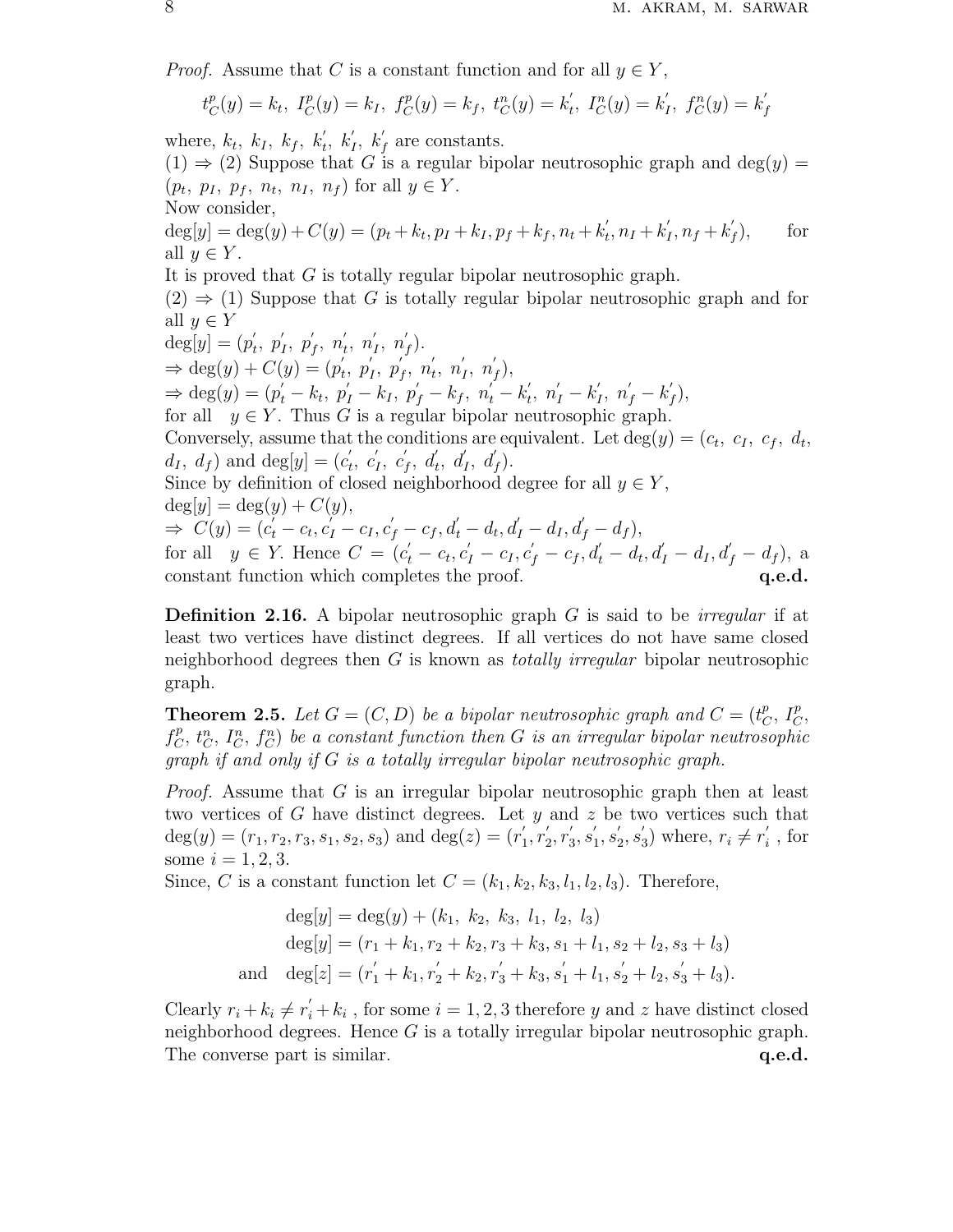**Definition 2.17.** If  $G = (C, D)$  is a bipolar neutrosophic graph and  $y, z$  are two vertices in G then we say that y *dominates* z if

$$
\begin{aligned} t^p_D(yz) &= t^p_C(y) \wedge t^p_C(z), \quad I^p_D(yz) = I^p_C(y) \wedge I^p_C(z), \quad f^p_D(yz) = f^p_C(y) \vee f^p_C(z), \\ t^n_D(yz) &= t^n_C(y) \vee t^n_C(z), \quad I^n_D(yz) = I^n_C(y) \vee I^n_C(z), \quad f^n_D(yz) = f^n_C(y) \wedge f^n_C(z). \end{aligned}
$$

A subset  $D' \subseteq Y$  is a *dominating set* if for each  $z \in Y \setminus D'$  there exists  $y \in D'$ such that y dominates z. A dominating set D' is minimal if for every  $y \in D'$ ,  $D' \setminus \{y\}$  is not a dominating set. The *domination number* of G is the minimum cardinality among all minimal dominating sets of G, denoted by  $\lambda(G)$ .

Example 2.2. Consider a bipolar neutrosophic graph as shown in Fig. 2. The set  $\{x, w\}$  is a minimal dominating set and  $\lambda(G) = 2$ .



Figure 2: Bipolar neutrosophic graph G.

**Theorem 2.6.** Let  $G_1$  and  $G_2$  be two bipolar neutrosophic graphs with  $D'_1$  and  $D_2^{\prime}$  $\int_2'$  as dominating sets then following conditions hold,

- (1) *If*  $Y_1 \cap Y_2 = \emptyset$  *then,*  $\lambda(G_1 \cup G_2) = \lambda(G_1) + \lambda(G_2)$ *.*
- (2) *If for every*  $y \in Y_1 \cap Y_2 \neq \emptyset$ ,  $C_1(y) = C_2(y)$  *and for*  $yz \in E_1 \cap E_2$ ,  $D_1(yz) =$  $D_2(yz)$  then,  $\lambda(G_1 \cup G_2) = \lambda(G_1) + \lambda(G_2) - |D'_1 \cap D'_2|$  $\binom{7}{2}$ .

*Proof.* (1). The proof is obvious.

 $(2)$ . Since  $D'_1$  $\frac{1}{1}$  and  $D_2'$  $Q_2'$  are dominating sets of  $G_1$  and  $G_2$ ,  $D_1' \cup D_2'$  $i_2$  is a dominating set of  $G_1 \cup G_2$ . Therefore,  $\lambda(G_1 \cup G_2) \leq |D'_1 \cup D'_2$  $2$ . It only remains to show that  $D_1' \cup D_2'$ is a minimal dominating set. On contrary, assume that  $D' = D_1' \cup D_2' \setminus \{y\}$ is a minimal dominating set of  $G_1 \cup G_2$ . There are two cases,

Case 1. If  $y \in D'_1$  $y \notin D'_2$  $\sum_{2}^{\prime}$ , then  $D_1^{\prime}$  $\{y\}$  is not a dominating set of  $G_1$ which implies that  $D'_1 \cup D'_2 \setminus \{y\} = D'$  is not a dominating set of  $G_1 \cup G_2$ . A contradiction, hence  $\overrightarrow{D'_1} \cup \overrightarrow{D'_2}$  $i<sub>2</sub>$  is a minimal dominating set and

$$
\lambda(G_1 \cup G_2) = |D'_1 \cup D'_2|,
$$
  
\n
$$
\Rightarrow \qquad \lambda(G_1 \cup G_2) = \lambda(G_1) + \lambda(G_2) - |D'_1 \cap D'_2|.
$$

Case 2. If  $y \in D'_2$  $y'_2$  and  $y \notin D'_1$  $\mathbf{q}_1$ , same contradiction can be obtained.  $\mathbf{q.e.d.}$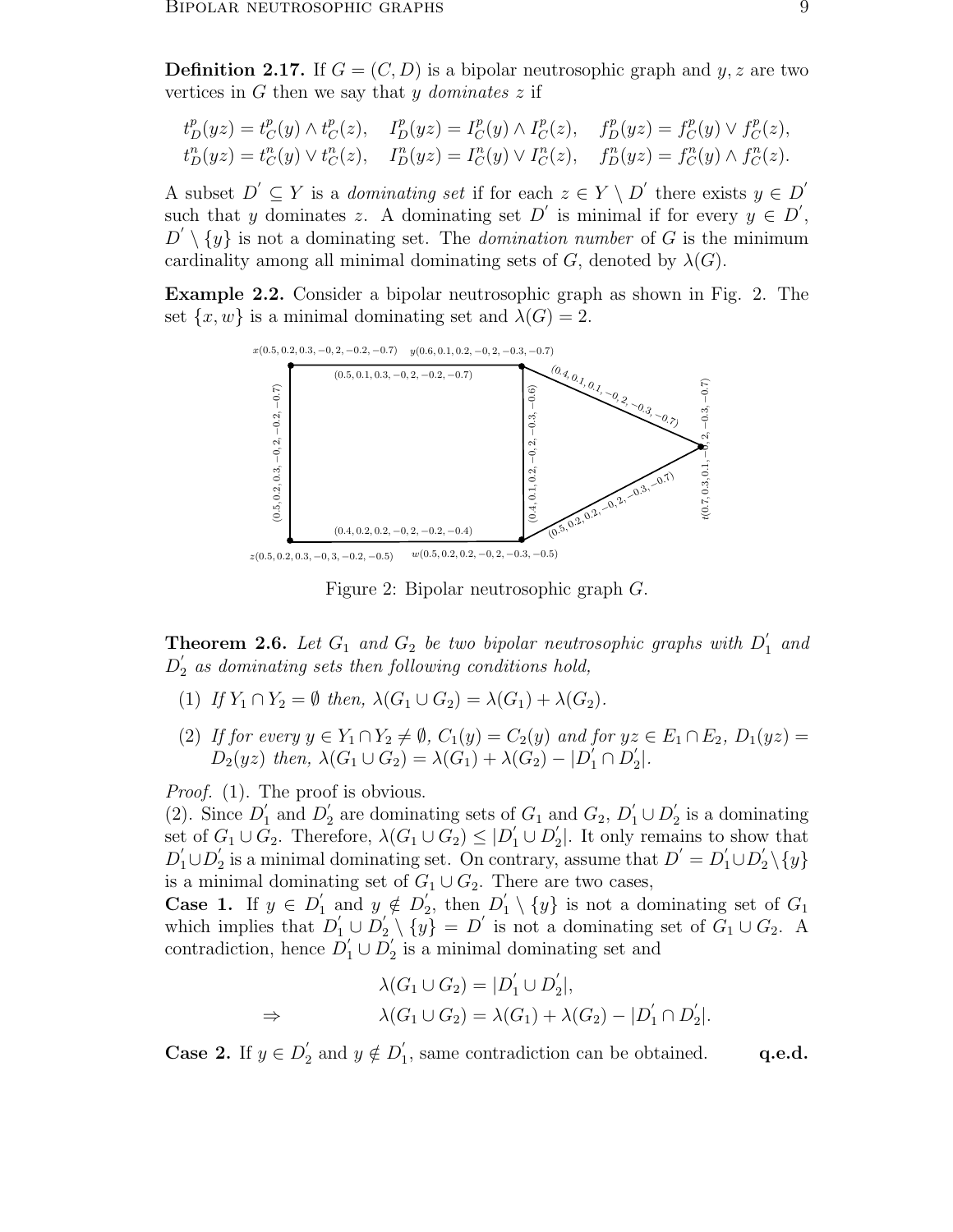**Theorem 2.7.** If  $G_1$  and  $G_2$  are two bipolar neutrosophic graphs then the fol*lowing conditions are satisfied,*

- (1) *If*  $Y_1 \cap Y_2 = \emptyset$  *then,*  $\lambda(G_1 + G_2) = 2$ *.*
- (2) *If for every*  $y \in Y_1 \cap Y_2 \neq \emptyset$ ,  $C_1(y) = C_2(y)$  *and for*  $yz \in E_1 \cap E_2$ ,  $D_1(yz) =$  $D_2(yz)$  *then,*  $\lambda(G_1 + G_2) = \min{\{\lambda(G_1), \lambda(G_2), 2\}}$ .

*Proof.* (1). Let  $y_1 \in Y_1$  and  $y_2 \in Y_2$ , since  $G_1 + G_2$  is a bipolar neutrosophic graph, we have

$$
t_{D_1+D_2}^p(y_1y_2) = t_{C_1+C_2}^p(y_1) \wedge t_{C_1+C_2}^p(y_2), \t t_{D_1+D_2}^n(y_1y_2) = t_{C_1+C_2}^n(y_1) \vee t_{C_1+C_2}^n(y_2)
$$
  
\n
$$
I_{D_1+D_2}^p(y_1y_2) = I_{C_1+C_2}^p(y_1) \wedge I_{C_1+C_2}^p(y_2), \t I_{D_1+D_2}^n(y_1y_2) = I_{C_1+C_2}^n(y_1) \vee I_{C_1+C_2}^n(y_2)
$$
  
\n
$$
f_{D_1+D_2}^p(y_1y_2) = f_{C_1+C_2}^p(y_1) \vee f_{C_1+C_2}^p(y_2), \t f_{D_1+D_2}^n(y_1y_2) = f_{C_1+C_2}^n(y_1) \wedge f_{C_1+C_2}^n(y_2).
$$

Hence any vertex of  $G_1$  dominates all vertices of  $G_2$  and similarly any vertex of  $G_2$  dominates all vertices of  $G_1$ . So,  $\{y_1, y_2\}$  is a dominating set of  $G_1 + G_2$ .

(2). If D is a minimal dominating set of  $G_1 + G_2$  then, D is one of the following forms,

- 1.  $D = D_1$  where,  $\lambda(G_1) = |D_1|$ ,
- 2.  $D = D_2$  where,  $\lambda(G_2) = |D_2|$ ,
- 3.  $D = \{y_1, y_2\}$  where,  $y_1 \in Y_1$  and  $y_2 \in Y_2$ .  $\{y_1\}$  and  $\{y_2\}$  are not dominating sets of  $G_1$  or  $G_2$ , respectively.

Hence, 
$$
\lambda(G_1 + G_2) = \min{\lambda(G_1), \lambda(G_2), 2}
$$
. **q.e.d.**

**Theorem 2.8.** Let  $G_1 = (C_1, D_1)$  and  $G_2 = (C_2, D_2)$  be two bipolar neutrosophic *graphs. If for*  $y_1 \in Y_1$ ,  $C_1(y_1) \neq (0, 0, 1, 0, 0, -1)$ *, and*  $y_2$  *dominates*  $z_2$  *in*  $G_2$  *then,*  $(y_1, y_2)$  *dominates*  $(y_1, z_2)$  *in*  $G_1 \square G_2$ *.* 

*Proof.* Since  $y_2$  dominates  $z_2$  therefore,

$$
t_{D_2}^p(y_2z_2) = t_{C_2}^p(y_2) \wedge t_{C_2}^p(z_2), \quad t_{D_2}^p(y_2z_2) = I_{C_2}^p(y_2) \wedge I_{C_2}^p(z_2),
$$
  
\n
$$
f_{D_2}^p(y_2z_2) = f_{C_2}^p(y_2) \vee f_{C_2}^p(z_2), \quad t_{D_2}^n(y_2z_2) = t_{C_2}^n(y_2) \vee t_{C_2}^n(z_2),
$$
  
\n
$$
I_{D_2}^n(y_2z_2) = I_{C_2}^n(y_2) \vee I_{C_2}^n(z_2), \quad f_{D_2}^n(y_2z_2) = f_{C_2}^n(y_2) \wedge f_{C_2}^n(z_2).
$$

For  $y_1 \in Y_1$ , take  $(y_1, z_2) \in Y_1 \times Y_2$ . By Definition 2.8,

$$
\begin{aligned} t^p_{D_1\Box D_2}((y_1,y_2)(y_1,z_2))&=t^p_{C_1}(y_1)\wedge t^p_{D_2}(y_2z_2),\\&=t^p_{C_1}(y_1)\wedge \{t^p_{C_2}(y_2)\wedge t^p_{C_2}(z_2)\},\\&=\{t^p_{C_1}(y_1)\wedge t^p_{C_2}(y_2)\}\wedge \{t^p_{C_1}(y_1)\wedge t^p_{C_2}(z_2)\},\\&=t^p_{C_1\Box C_2}(y_1,y_2)\wedge t^p_{C_1\Box C_2}(y_1,z_2). \end{aligned}
$$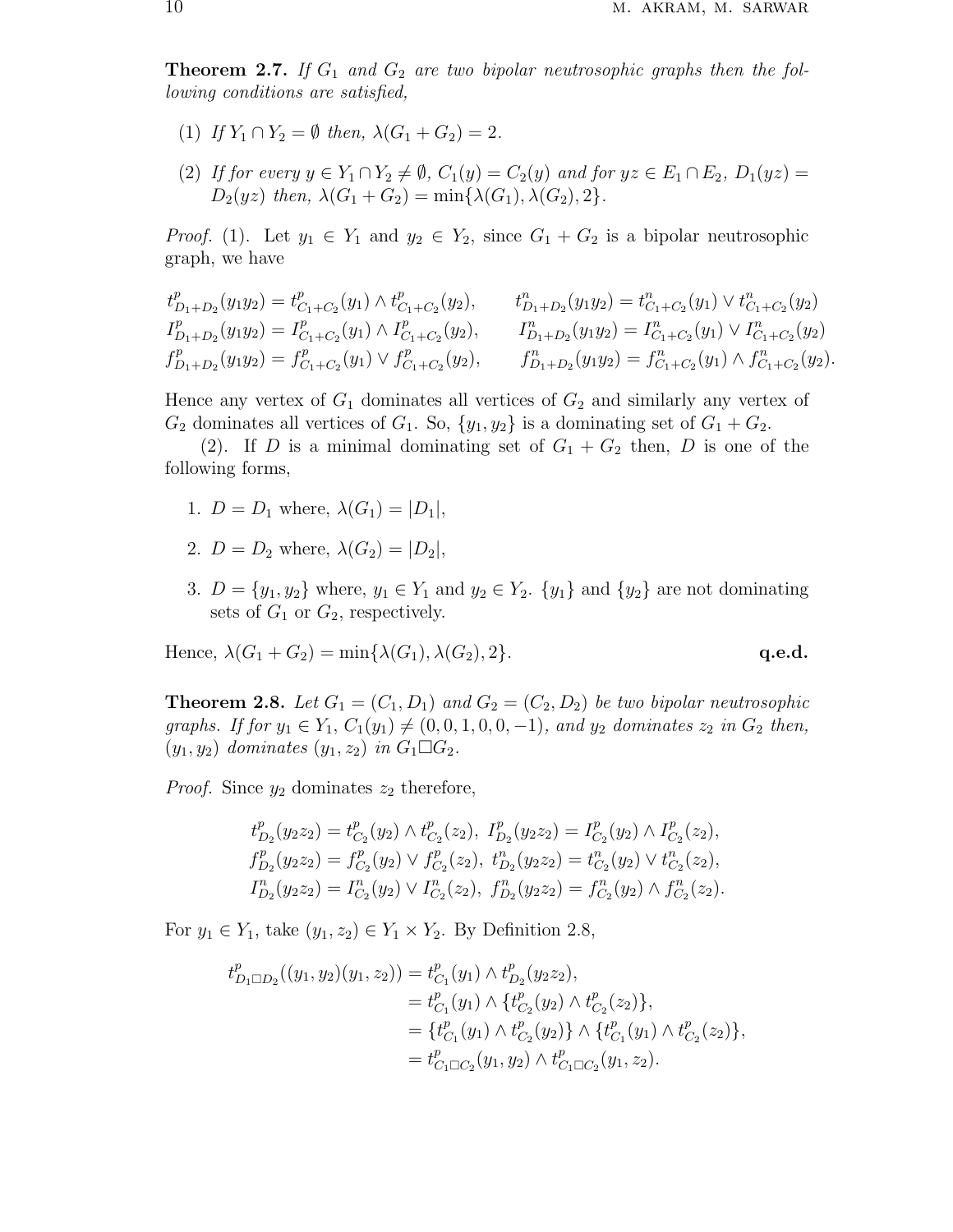$$
t_{D_1\Box D_2}^n((y_1, y_2)(y_1, z_2)) = t_{C_1}^n(y_1) \vee t_{D_2}^n(y_2z_2),
$$
  
\n
$$
= t_{C_1}^n(y_1) \vee \{t_{C_2}^n(y_2) \vee t_{C_2}^n(z_2)\},
$$
  
\n
$$
= \{t_{C_1}^n(y_1) \vee t_{C_2}^n(y_2)\} \vee \{t_{C_1}^n(y_1) \vee t_{C_2}^n(z_2)\},
$$
  
\n
$$
= t_{C_1\Box C_2}^n(y_1, y_2) \vee t_{C_1\Box C_2}^n(y_1, z_2).
$$

Similarly, it can be proved that

$$
I_{D_1 \square D_2}^p((y_1, y_2)(y_1, z_2)) = I_{C_1 \square C_2}^p(y_1, y_2) \wedge I_{C_1 \square C_2}^p(y_1, z_2),
$$
  
\n
$$
I_{D_1 \square D_2}^n((y_1, y_2)(y_1, z_2)) = I_{C_1 \square C_2}^n(y_1, y_2) \vee I_{C_1 \square C_2}^n(y_1, z_2),
$$
  
\n
$$
f_{D_1 \square D_2}^p((y_1, y_2)(y_1, z_2)) = f_{C_1 \square C_2}^p(y_1, y_2) \vee f_{C_1 \square C_2}^p(y_1, z_2),
$$
  
\n
$$
f_{D_1 \square D_2}^n((y_1, y_2)(y_1, z_2)) = f_{C_1 \square C_2}^n(y_1, y_2) \wedge f_{C_1 \square C_2}^n(y_1, z_2).
$$

Hence  $(y_1, y_2)$  dominates  $(y_1, z_2)$  and the proof is complete.  $q.e.d.$ 

**Proposition 2.2.** *If*  $G_1$  *and*  $G_2$  *are bipolar neutrosophic graphs and for*  $z_2 \in Y_2$ ,  $C_2(z_2) \neq (0, 0, 1, 0, 0, -1), y_1$  *dominates*  $z_1$  *in*  $G_1$  *then*  $(y_1, z_2)$  *dominates*  $(z_1, z_2)$ *in*  $G_1 \square G_2$ *.* 

**Theorem 2.9.** If  $D'_1$  and  $D'_2$  are minimal dominating sets of  $G_1 = (C_1, D_1)$  and  $G_2 = (C_2, D_2)$ , respectively. Then  $D'_1 \times Y_2$  and  $Y_1 \times D'_2$ 2 *are dominating sets of*  $G_1 \square G_2$  *and* 

(2.1) 
$$
\lambda(G_1 \square G_2) \leq |D'_1 \times Y_2| \wedge |Y_1 \times D'_2|.
$$

*Proof.* To prove Inequality. (2.1), we need to show that  $D'_1 \times Y_2$  and  $Y_1 \times D'_2$ 2 are dominating sets of  $G_1 \square G_2$ . Let  $(z_1, z_2) \notin D'_1 \times Y_2$  then,  $z_1 \notin D'_1$  $\int_1$ . Since  $D_1^{\dagger}$ 1 is a dominating set of  $G_1$ , there exists  $y_1 \in D'_1$  $i_1$  that dominates  $z_1$ . By Theorem 2.2,  $(y_1, z_2)$  dominates  $(z_1, z_2)$  in  $G_1 \square G_2$ . Since  $(z_1, z_2)$  was taken to be arbitrary therefore,  $D'_1 \times Y_2$  is a dominating set of  $G_1 \square G_2$ . Similarly,  $Y_1 \times D'_2$  $i_2$  is a dominating set if  $G_1 \square G_2$ . Hence the proof.  $q.e.d.$ 

**Theorem 2.10.** Let  $D_1'$  $\int_1'$  and  $D_2'$  $\mathcal{L}_2$  be the dominating sets of  $G_1 = (C_1, D_1)$  and  $G_2 = (C_2, D_2)$ , respectively then,  $D'_1 \times D'_2$  $\frac{1}{2}$  is a dominating set of the direct product  $G_1 \times G_2$  and

$$
(2.2) \quad \lambda(G_1 \times G_2) = |D'_\times| = |D'_1 \times D'_2 \cup \{(t_1, t_2) : t_1 y_1 \in E_1, y_1 \in D'_1, t_2 \in D'_2\}|.
$$

*Proof.* Let  $(z_1, z_2) \in Y_1 \times Y_2 \setminus D'_{\times}$  then there are two cases.

**Case 1:** If  $z_1 \in Y_1 \setminus D'_1$  and  $z_2 \in Y_2 \setminus D'_2$ . Since,  $D'_1$  and  $D'_2$  are dominating sets there exist  $y_1 \in D'_1$  $\overline{I}_1$  and  $y_2 \in D_2'$ <sup>2</sup> such that  $y_1$  dominates  $z_1$  and  $y_2$  dominates  $z_2$ . Consider,

$$
t_{D_1 \times D_2}^p((y_1, y_2)(z_1, z_2)) = t_{D_1}^p(y_1 z_1) \wedge t_{D_2}^p(y_2 z_2),
$$
  
\n
$$
= \{t_{C_1}^p(y_1) \wedge t_{C_1}^p(z_1)\} \wedge \{t_{C_2}^p(y_2) \wedge t_{C_2}^p(z_2)\},
$$
  
\n
$$
= \{t_{C_1}^p(y_1) \wedge t_{C_2}^p(y_2)\} \wedge \{t_{C_1}^p(z_1) \wedge t_{C_2}^p(z_2)\},
$$
  
\n
$$
= t_{C_1 \times C_2}^p(y_1, y_2) \wedge t_{C_1 \times C_2}^p(z_1, z_2).
$$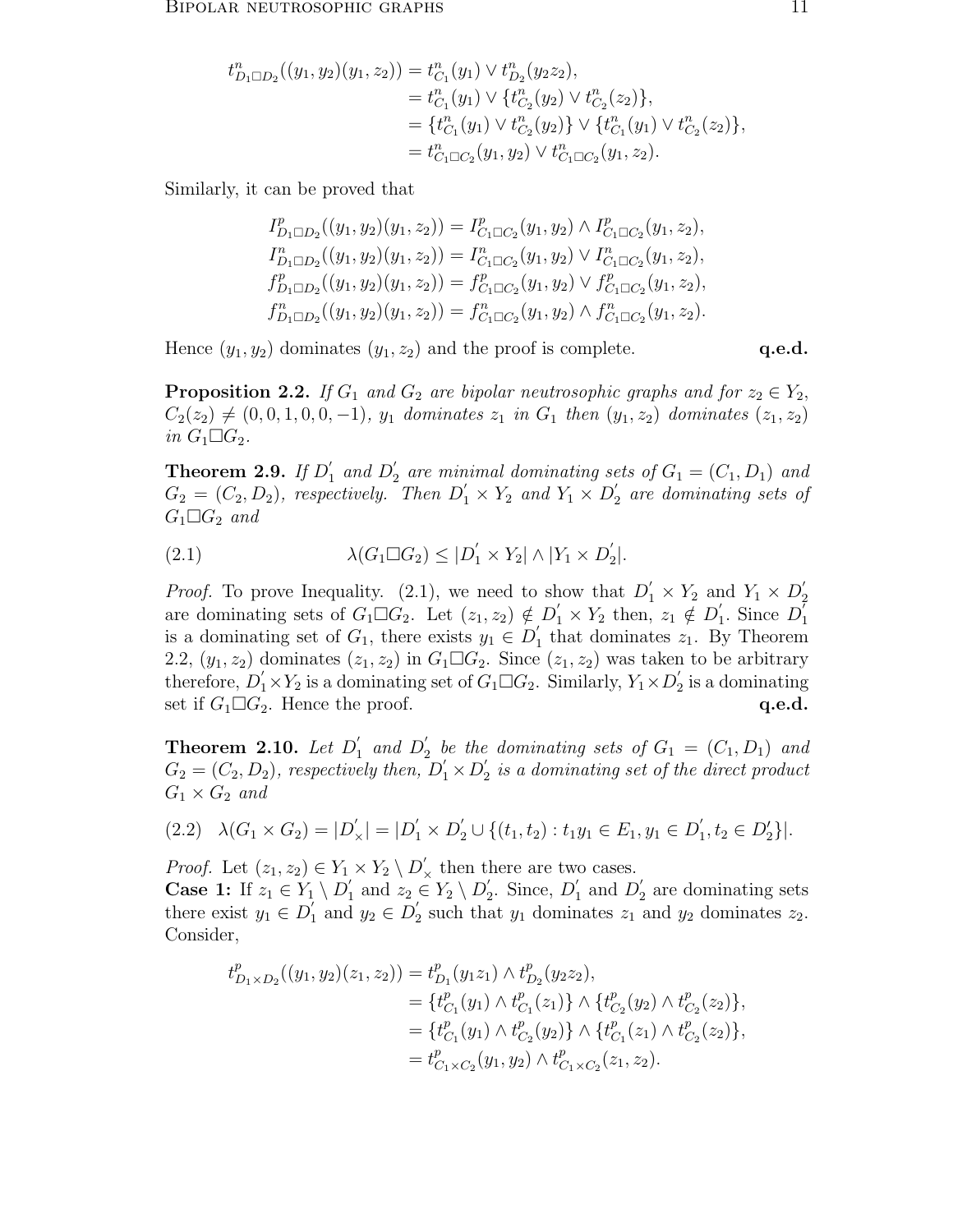Similarly, it can be proved for other truth, indeterminacy and falsity membership degrees. Hence  $(y_1, y_2)$  dominates  $(z_1, z_2)$ .

**Case 2:** If  $z_1 \in D'_1$  and  $z_2 \in Y_2 \setminus D'_2$  $t_2'$  then, there exists  $(t_1, t_2) \in \{(t_1, t_2) : t_1 z_1 \in$  $E_1, z_1 \in D'_1$  $t_1', t_2 \in D_2'$  $\mathbb{Z}_2$  such that  $z_1$  dominates  $t_1$  and  $t_2$  dominates  $z_2$ . Consider,

$$
t_{D_1\times D_2}^p((t_1,t_2)(z_1,z_2)) = t_{D_1}^p(t_1z_1) \wedge t_{D_2}^p(t_2z_2),
$$
  
\n
$$
= \{t_{C_1}^p(t_1) \wedge t_{C_1}^p(z_1)\} \wedge \{t_{C_2}^p(t_2) \wedge t_{C_2}^p(z_2)\},
$$
  
\n
$$
= \{t_{C_1}^p(t_1) \wedge t_{C_2}^p(t_2)\} \wedge \{t_{C_1}^p(z_1) \wedge t_{C_2}^p(z_2)\},
$$
  
\n
$$
= t_{C_1\times C_2}^p(t_1,t_2) \wedge t_{C_1\times C_2}^p(z_1,z_2).
$$

On the same lines, the result can be obtained for other truth, indeterminacy and falsity membership degrees. Hence( $z_1, z_2$ ) is dominated by  $(t_1, t_2)$ .

Since  $(y_1, y_2)$  was taken to be arbitrary therefore, every element of  $Y_1 \times Y_2 \backslash D'_2$ × is dominated by some element of  $D'_{\times}$ .

Clearly, no vertex in  $\{(t_1, t_2) : t_1y_1 \in E_1, y_1 \in D'_1\}$  $t_1, t_2 \in D_2'$  is dominated by any other vertex in  $D'_{\times}$ . Therefore, it only remains to show that  $D'_1 \times D'_2$  $\frac{1}{2}$  is minimal. On contrary, assume that  $D'$  is a minimal such that  $|D'| < |D'_1 \times D'_2$  $\frac{1}{2}$ . Let  $(t_1, t_2) \in D'_1 \times D'_2$ <sup>'</sup><sub>2</sub> such that  $(t_1, t_2) \notin D'$  i.e.,  $t_1 \in D'_1$  $\frac{1}{1}$  and  $t_2 \in D'_2$  $\frac{1}{2}$  then there exist  $t'_1 \in Y_1 \setminus D'_1$  $t_1^7$  and  $t_2' \in Y_2 \setminus D_2'$  which are only dominated by  $t_1$  and  $t_2$ , respectively. Hence no element other than  $(t_1, t_2)$  dominates  $(t'_1, t'_2)$  so  $(t_1, t_2) \in D$ . A contradiction, thus  $D'_1 \times D'_2$  $\mathbf{q}$  is minimal.  $\qquad \qquad \mathbf{q.e.d.}$ 

**Corollary 2.1.** If  $G_1$  and  $G_2$  are two bipolar neutrosophic graphs,  $y_1$  dominates  $z_1$  *in*  $G_1$  *and*  $y_2$  *dominates*  $z_2$  *in*  $G_2$  *then*  $(y_1, z_1)$  *dominates*  $(y_2, z_2)$  *in*  $G_1 \times G_2$ *.* 

Definition 2.18. In a bipolar neutrosophic graph two vertices y and z are *independent* if

$$
t_D^p(yz) < t_C^p(y) \land t_C^p(z), \quad I_D^p(yz) < I_C^p(y) \land I_C^p(z), \quad f_D^p(yz) < f_C^p(y) \lor f_C^p(z),
$$
\n
$$
(2.3)
$$
\n
$$
t_D^n(yz) > t_C^n(y) \lor t_C^n(z), \quad I_D^n(yz) > I_C^n(y) \lor I_C^n(z), \quad f_D^n(yz) > f_C^n(y) \land f_C^n(z).
$$

An *independent set* N of a bipolar neutrosophic graph is a subset N of Y such that for all  $y, z \in N$ , Equations (2.3) are satisfied. An independent set is *maximal* if for every  $t \in Y \backslash N$ ,  $N \cup \{t\}$  is not an independent set. An *independent number* is the maximal cardinality among all maximal independent sets of a bipolar neutrosophic graph. It is denoted by  $\alpha(G)$ .

**Theorem 2.11.** *If*  $G_1$  *and*  $G_2$  *are bipolar neutrosophic graphs on*  $Y_1$  *and*  $Y_2$ *, respectively such that*  $Y_1 \cap Y_2 = \emptyset$  *then*  $\alpha(G_1 \cup G_2) = \alpha(G_1) + \alpha(G_2)$ .

*Proof.* Let  $N_1$  and  $N_2$  be maximal independent sets of  $G_1$  and  $G_2$ . Since  $N_1 \cap$  $N_2 = \emptyset$  therefore,  $N_1 \cup N_2$  is a maximal independent set of  $G_1 \cup G_2$ . Hence  $\alpha(G_1 \cup G_2) = \alpha(G_1) + \alpha(G_2).$  q.e.d.

**Theorem 2.12.** Let  $G_1$  and  $G_2$  be two bipolar neutrosophic graphs then  $\alpha(G_1 +$  $G_2$ ) =  $\alpha(G_1) \vee \alpha(G_2)$ .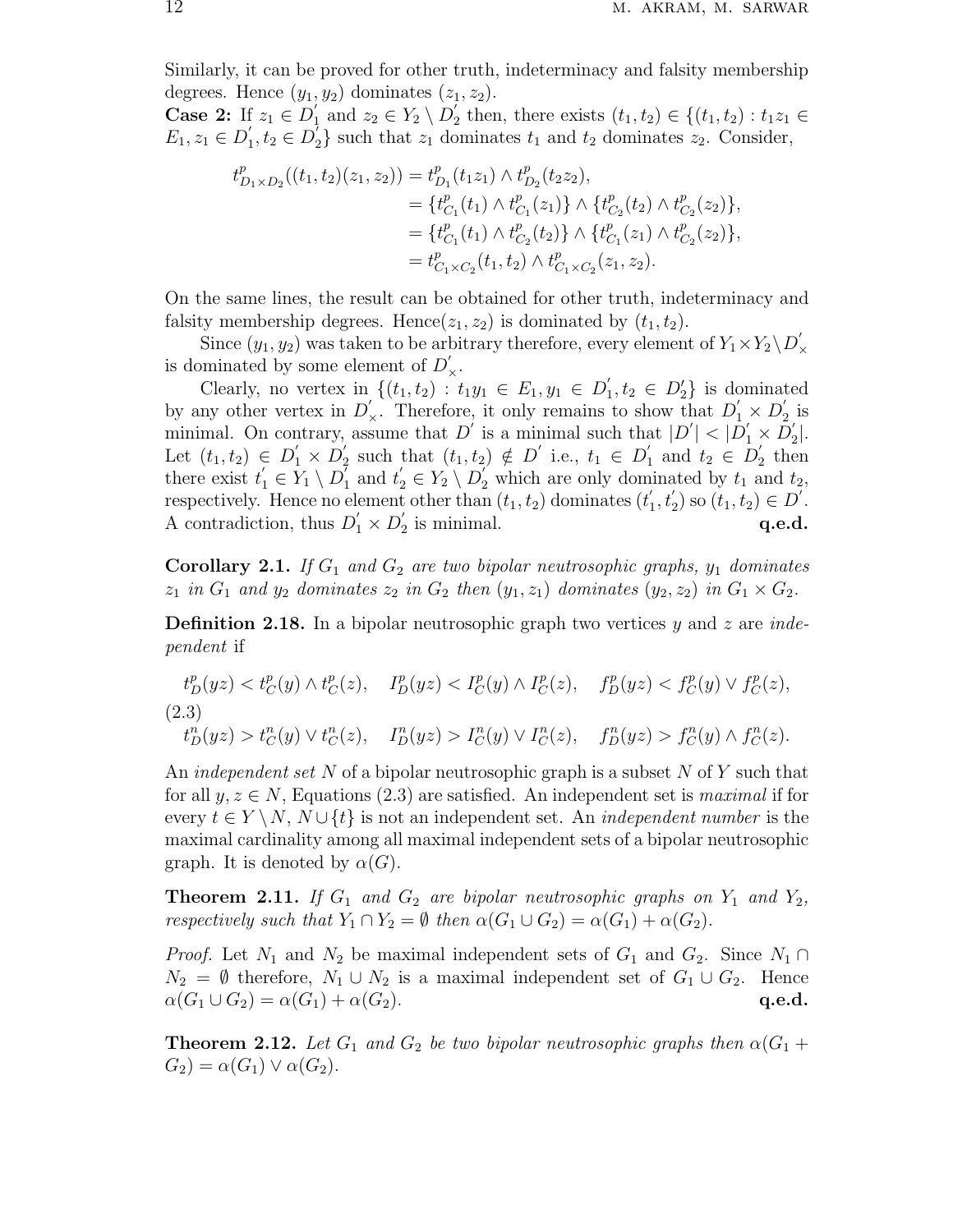*Proof.* Let  $N_1$  and  $N_2$  be maximal independent sets. Since every vertex of  $G_1$ dominates every vertex of  $G_2$  in  $G_1 + G_1$ . Hence, maximal independent set of  $G_1 + G_2$  is either  $N_1$  or  $N_2$ . Thus,  $\alpha(G_1 + G_2) = \alpha(G_1) \vee \alpha(G_2)$ . **q.e.d.** 

**Theorem 2.13.** If  $N_1$  and  $N_2$  are maximal independent sets of  $G_1$  and  $G_2$ , re*spectively and*  $Y_1 \cap Y_2 = \emptyset$ *. Then*  $\alpha(G_1 \square G_2) = |N_1 \times N_2| + |N|$  where,  $N =$  $\{(y_i, z_i): y_i \in Y_1 \setminus N_1, z_i \in Y_2 \setminus N_2, y_i y_{i+1} \in E_1, z_i z_{i+1} \in E_2, i = 1, 2, 3, \cdots\}.$ 

*Proof.*  $N_1$  and  $N_2$  are maximal independent sets of  $G_1$  and  $G_2$ , respectively. Clearly,  $N_1 \times N_2$  is an independent set of  $G_1 \square G_2$  as no vertex of  $N_1 \times N_2$  dominates any other vertex of  $N_1 \times N_2$ .

Consider the set of vertices  $N = \{(y_i, z_i) : y_i \in Y_1 \setminus N_1, z_i \in Y_2 \setminus N_2, y_iy_{i+1} \in Y_1\})$  $E_1, z_i z_{i+1} \in E_2$ . It can be seen that no vertex  $(y_i, z_i) \in N$  for each  $i = 1, 2, 3, \cdots$ dominates  $(y_{i+1}, z_{i+1}) \in N$  for each  $i = 1, 2, 3, \cdots$ . Hence  $N' = (N_1 \times N_2) \cup N$  is an independent set of  $G_1 \square G_2$ .

Assume that  $S = N' \cup \{(y_i, z_j)\}\$ , for some  $i \neq j$ ,  $y_i \in Y_1 \setminus N_1$  and  $z_j \in Y_2 \setminus N_2$ , is a maximal independent set. Without loss of generality, assume that  $j = i + 1$ then,  $(y_i, z_j)$  is dominated by  $(y_i, z_i)$ . A contradiction, hence N' is a maximal independent set and  $\alpha(G_1 \Box G_2) = |N'| = |N_1 \times N_2| + |N|$  q.e.d.

**Theorem 2.14.** If  $D_{\times}^{'}$  is a minimal dominating sets of  $G_1 \times G_2$  then,  $Y_1 \times Y_2 \setminus D_{\times}^{'}$ × *is a maximal independent set of*  $G_1 \times G_2$  *and*  $\alpha(G_1 \times G_2) = n_1 n_2 - \lambda(G_1 \times G_2)$ *where,*  $n_1$  *and*  $n_2$  *are the number of vertices in*  $G_1$  *and*  $G_2$ *.* 

The proof is obvious.

**Theorem 2.15.** An independent set of a bipolar neutrosophic graph  $G = (C, D)$ *is maximal if and only if it is independent and dominating.*

*Proof.* If N is a maximal independent set of G, then for every  $y \in Y \setminus N$ ,  $N \cup \{y\}$ is not an independent set. For every vertex  $y \in Y \setminus N$ , there exists some  $z \in N$ such that

$$
t_D^p(yz) = t_C^p(y) \wedge t_C^p(z), \quad I_D^p(yz) = I_C^p(y) \wedge I_C^p(z), \quad f_D^p(yz) = f_C^p(y) \vee f_C^p(z),
$$
  
\n
$$
t_D^n(yz) = t_C^n(y) \vee t_C^n(z), \quad I_D^n(yz) = I_C^n(y) \vee I_C^n(z), \quad f_D^n(yz) = f_C^n(y) \wedge f_C^n(z).
$$

Thus y dominates z and hence N is both independent and dominating set. Conversely, assume that  $D$  is both independent and dominating set but not maximal independent set. So there exists a vertex  $y \in Y \setminus N$  such that  $N \cup \{y\}$  is an independent set i.e., no vertex in  $N$  dominates  $y$ , a contradiction to the fact that  $N$  is a dominating set. Hence  $N$  is maximal.  $q.e.d.$ 

Theorem 2.16. *Any maximal independent set of a bipolar neutrosophic graph is a minimal dominating set.*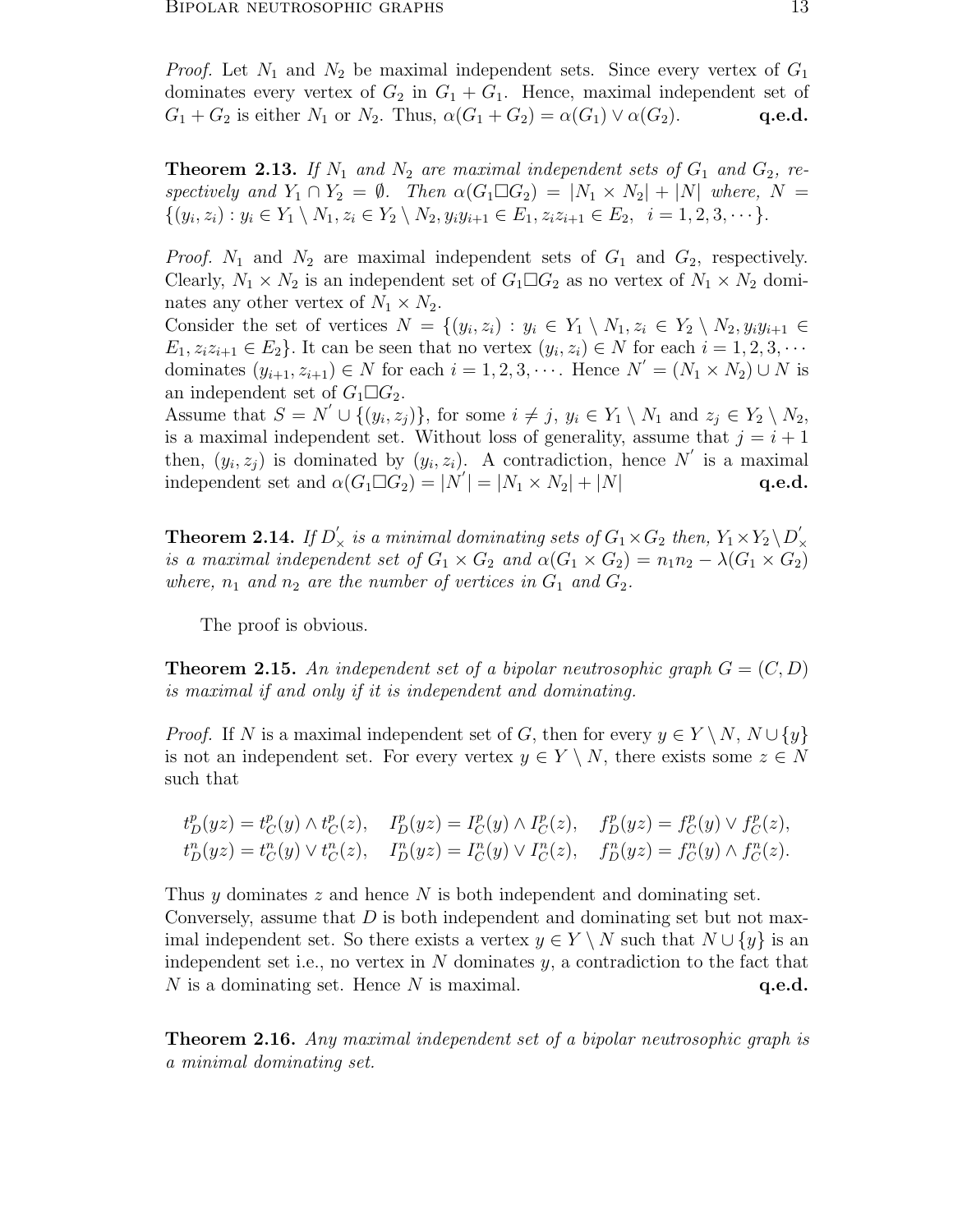*Proof.* If N is a maximal independent set of a bipolar neutrosophic graph then by Theorem 2.15,  $N$  is a dominating set. Assume that  $N$  is not a minimal dominating set then, there always exist at least one  $z \in N$  for which  $N \setminus \{z\}$  is a dominating set. On the other hand if  $N \setminus \{z\}$  dominates  $Y \setminus \{N \setminus \{z\}\}\$ , at least one vertex in  $N \setminus \{z\}$  dominates z. A contradiction to the fact that N is an independent set of bipolar neutrosophic graph G. Hence N is a minimal dominating set.  $q.e.d.$ 

## 3 Multi-criteria decision making methods

Multiple criteria decision making refers to making decisions in the presence of multiple, usually conflicting criteria. Multi-criteria decision making problems are common in everyday life. In this section, we present multi-criteria decision making methods for the identification of risk in decision support systems. The method is explained by an example for prevention of accidental hazards in chemical industry. The application of domination in bipolar neutrosophic graphs is given for the construction of transmission stations.

## (1) An outranking approach for safety analysis using bipolar neutrosophic information

The proposed methodology can be implemented in various fields in different ways e.g., multi-criteria decision making problems with bipolar neutrosophic information. However, our main focus is the identification of risk assessments in industry which is described in the following steps.

The bipolar neutrosophic information consists of a group of risks\alternatives  $R = \{r_1, r_2, \dots, r_n\}$  evaluated on the basis of criteria  $C = \{c_1, c_2, \dots, c_m\}$ . Here  $r_i, i = 1, 2, \dots, n$  is the possibility for the criteria  $c_k, k = 1, 2, \dots, m$  and  $r_{ik}$  are in the form of bipolar neutrosophic values. This method is suitable if we have a small set of data and experts are able to evaluate the data in the form of bipolar neutrosophic information. Take the values of  $r_{ik}$  as  $r_{ik} = (t_{ik}^p, I_{ik}^p, f_{ik}^p, t_{ik}^n, I_{ik}^n, f_{ik}^n)$ . Step 1. Construct the table of the given data.

Step 2. Determine the average values using the following bipolar neutrosophic average operator,

$$
(3.1) \quad A_i = \frac{1}{n} \left( \sum_{j=1}^m t_{ij}^p - \prod_{j=1}^m t_{ij}^p, \prod_{j=1}^m I_{ij}^p, \prod_{j=1}^m f_{ij}^p, \prod_{j=1}^m t_{ij}^n, \sum_{j=1}^m I_{ij}^n - \prod_{j=1}^m I_{ij}^n, \sum_{j=1}^m f_{ij}^n - \prod_{j=1}^m f_{ij}^n \right),
$$

for each  $i = 1, 2, \cdots, n$ .

Step 3. Construct the weighted average matrix.

Choose the weight vector  $\mathbf{w} = (w_1, w_2, \dots, w_n)$ . According to the weights for each alternative, the weighted average table can be calculated by multiplying each average value with the corresponding weight as:

$$
\beta_i = A_i w_i, \qquad i = 1, 2, \cdots, n.
$$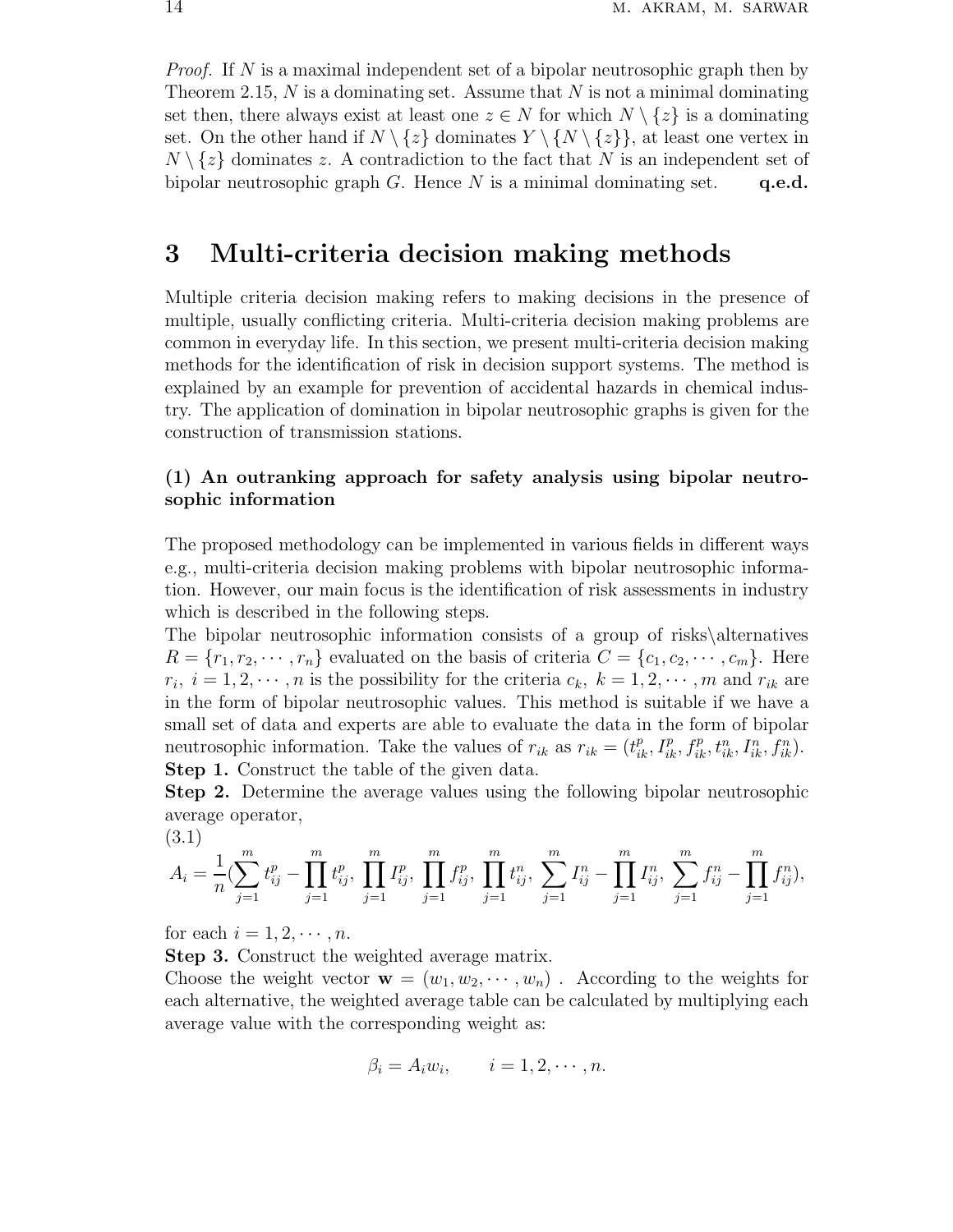**Step 4.** Calculate the normalized value for each alternative\risk  $\beta_i$  using the formula,

(3.2) 
$$
\alpha_i = \sqrt{(t_i^p)^2 + (I_i^p)^2 + (f_i^p)^2 + (-1 + t_i^n)^2 + (-1 + I_i^n)^2 + (-1 + f_i^n)^2},
$$

for each  $i = 1, 2, \dots, n$ . The resulting table indicate the preference ordering of the alternatives is The alternative is with maximum  $\alpha_i$  value is most dangerous or more preferable.

Example 3.1. Chemical industry is a very important part of human society. These industries contain large amount of organic and inorganic chemicals and materials. Many chemical products have a high risk of fire due to flammable materials, large explosions and oxygen deficiency etc. These accidents can cause the death of employs, damages to building, destruction of machines and transports, economical losses etc. Therefore, it is very important to prevent these accidental losses by identifying the major risks of fire, explosions and oxygen deficiency.

A manager of a chemical industry Y wants to prevent such types of accidents that caused the major loss to company in the past. He collected data from witness reports, investigation teams and near by chemical industries and found that the major causes could be the chemical reactions, oxidizing materials, formation of toxic substances, electric hazards, oil spill, hydrocarbon gas leakage and energy systems. The witness reports, investigation teams and industries have different opinions. There is a bipolarity in people's thinking and judgement. The data can be considered as bipolar neutrosophic information. The bipolar neutrosophic information about company Y old accidents are given in Table. 3 and Table. 4.

Table 3: Bipolar neutrosophic Data

|                         | Fire                                | Oxygen Deficiency                              |
|-------------------------|-------------------------------------|------------------------------------------------|
| Chemical Exposures      | $(0.5, 0.7, 0.2, -0.6, -0.3, -0.7)$ | $\overline{(0.1, 0.5, 0.7, -0.5, -0.2, -0.8)}$ |
| Oxidizing materials     | $(0.9, 0.7, 0.2, -0.8, -0.6, -0.1)$ | $(0.3, 0.5, 0.2, -0.5, -0.5, -0.2)$            |
| Toxic vapour cloud      | $(0.7, 0.3, 0.1, -0.4, -0.1, -0.3)$ | $(0.6, 0.3, 0.2, -0.5, -0.3, -0.3)$            |
| Electric Hazard         | $(0.3, 0.4, 0.2, -0.6, -0.3, -0.7)$ | $(0.9, 0.4, 0.6, -0.1, -0.7, -0.5)$            |
| Oil Spill               | $(0.7, 0.5, 0.3, -0.4, -0.2, -0.2)$ | $(0.2, 0.2, 0.2, -0.7, -0.4, -0.4)$            |
| Hydrocarbon gas leakage | $(0.5, 0.3, 0.2, -0.5, -0.2, -0.2)$ | $(0.3, 0.2, 0.3, -0.7, -0.4, -0.3)$            |
| Ammonium Nitrate        | $(0.3, 0.2, 0.3, -0.5, -0.6, -0.5)$ | $(0.9, 0.2, 0.1, 0.0, -0.6, -0.5)$             |

Table 4: Bipolar neutrosophic Data

|                     | Large Explosion                     |
|---------------------|-------------------------------------|
| Chemical Exposures  | $(0.6, 0.2, 0.3, -0.4, 0.0, -0.1)$  |
| Oxidizing materials | $(0.9, 0.5, 0.5, -0.6, -0.5, -0.2)$ |
| Toxic vapour cloud  | $(0.5, 0.1, 0.2, -0.6, -0.2, -0.2)$ |
| Electric Hazard     | $(0.7, 0.6, 0.8, -0.7, -0.5, -0.1)$ |
| Oil Spill           | $(0.9, 0.2, 0.7, -0.1, -0.6, -0.8)$ |

*Continued on next page*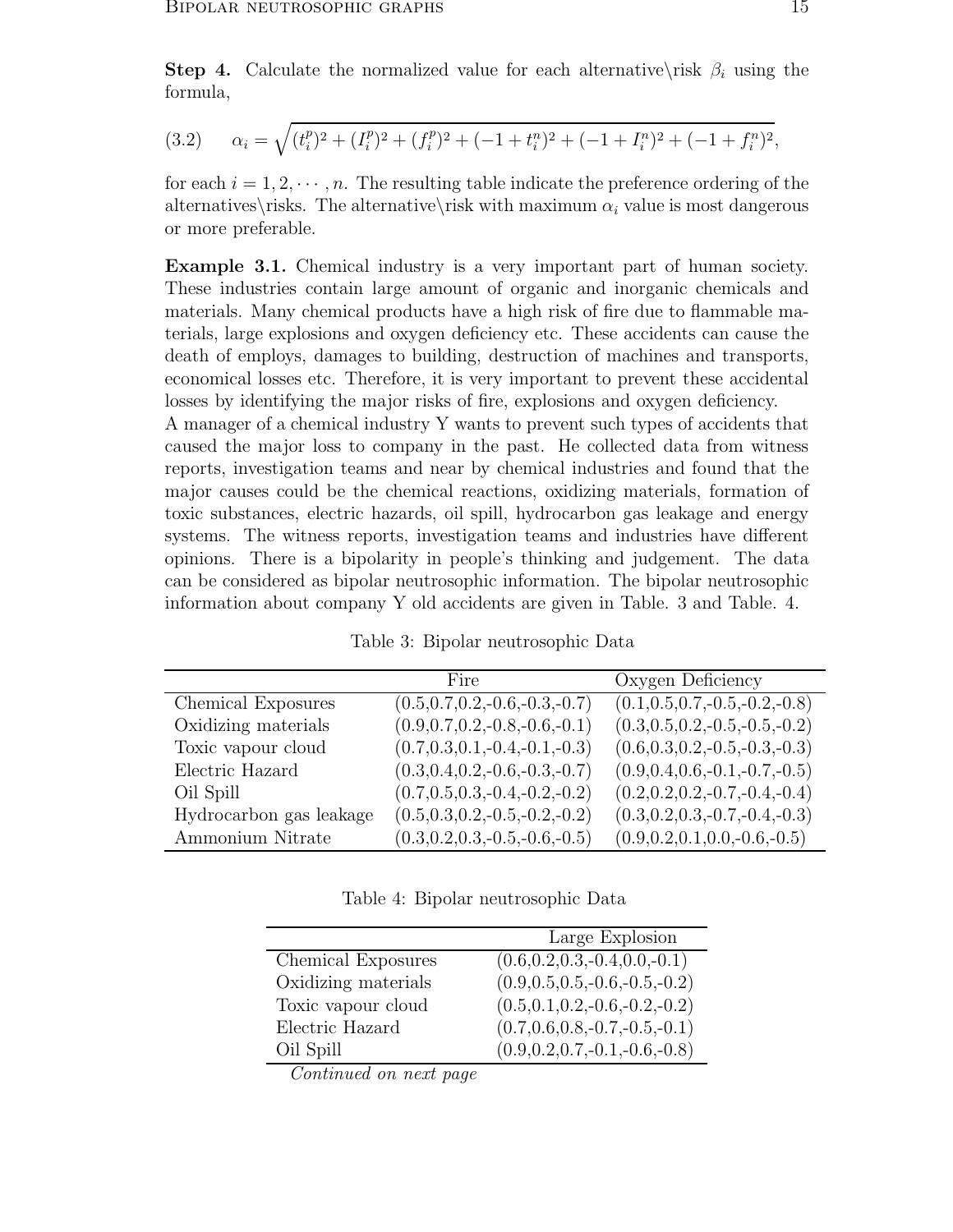| Table $4$ – <i>Continued from previous page</i>             |                                     |
|-------------------------------------------------------------|-------------------------------------|
| Hydrocarbon gas leakage $(0.8, 0.2, 0.1, -0.1, -0.9, -0.2)$ |                                     |
| Ammonium Nitrate                                            | $(0.6, 0.2, 0.1, -0.2, -0.3, -0.5)$ |

By applying the bipolar neutrosophic average operator 3.1 on Table. 3 and Table. 4, the average values are given in Table. 5.

|                         | Average Value                                   |
|-------------------------|-------------------------------------------------|
| Chemical Exposures      | $(0.39, 0.023, 0.014, -0.04, -0.167, -0.515)$   |
| Oxidizing materials     | $(0.619, 0.032, 0.001, -0.08, -0.483, -0.165)$  |
| Toxic vapour cloud      | $(0.53, 0.003, 0.001, -0.04, -0.198, -0.261)$   |
| Electric Hazard         | $(0.570, 0.032, 0.032, -0.014, -0.465, -0.422)$ |
| Oil Spill               | $(0.558, 0.007, 0.014, -0.009, -0.384, -0.445)$ |
| Hydrocarbon gas leakage | $(0.493, 0.004, 0.002, -0.011, -0.543, -0.229)$ |
| Ammonium Nitrate        | $(0.546, 0.003, 0.001, 0.0, -0.464, -0.417)$    |

Table 5: Bipolar neutrosophic average values

With regard to the weight vector (0.35, 0.80, 0.30, 0.275, 0.65, 0.75, 0.50) associated to each cause of accident, the weighted average values are obtained by multiplying each average value with corresponding weight and are given in Table. 6.

Table 6: Bipolar neutrosophic weighted average table

|                         | Weighted Value                                        |
|-------------------------|-------------------------------------------------------|
| Chemical Exposures      | $(0.1365, 0.0081, 0.0049, -0.0140, -0.0585, -0.1803)$ |
| Oxidizing materials     | $(0.4952, 0.0256, 0.0008, -0.0640, -0.3864, -0.1320)$ |
| Toxic vapour cloud      | $(0.1590, 0.0009, 0.0003, -0.012, -0.0594, -0.0783)$  |
| Electric Hazard         | $(0.2850, 0.0160, 0.0160, -0.0070, -0.2325, -0.2110)$ |
| Oil Spill               | $(0.1535, 0.0019, 0.0039, -0.0025, -0.1056, -0.1224)$ |
| Hydrocarbon gas leakage | $(0.3205, 0.0026, 0.0013, -0.0072, -0.3530, -0.1489)$ |
| Ammonium Nitrate        | $(0.4095, 0.0023, 0.0008, 0.0, -0.3480, -0.2110)$     |

Using Formula. 3.2, the resulting normalized values are shown in Table. 8.

|                         | Normalized |
|-------------------------|------------|
|                         | value      |
| Chemical Exposures      | 1.5966     |
| Oxidizing materials     | 1.5006     |
| Toxic vapour cloud      | 1.6540     |
| Electric Hazard         | 1.6090     |
| Oil Spill               | 1.4938     |
| Hydrocarbon gas leakage | 1.6036     |
| $\sim$ $\sim$           |            |

Table 7: Normalized values

*Continued on next page*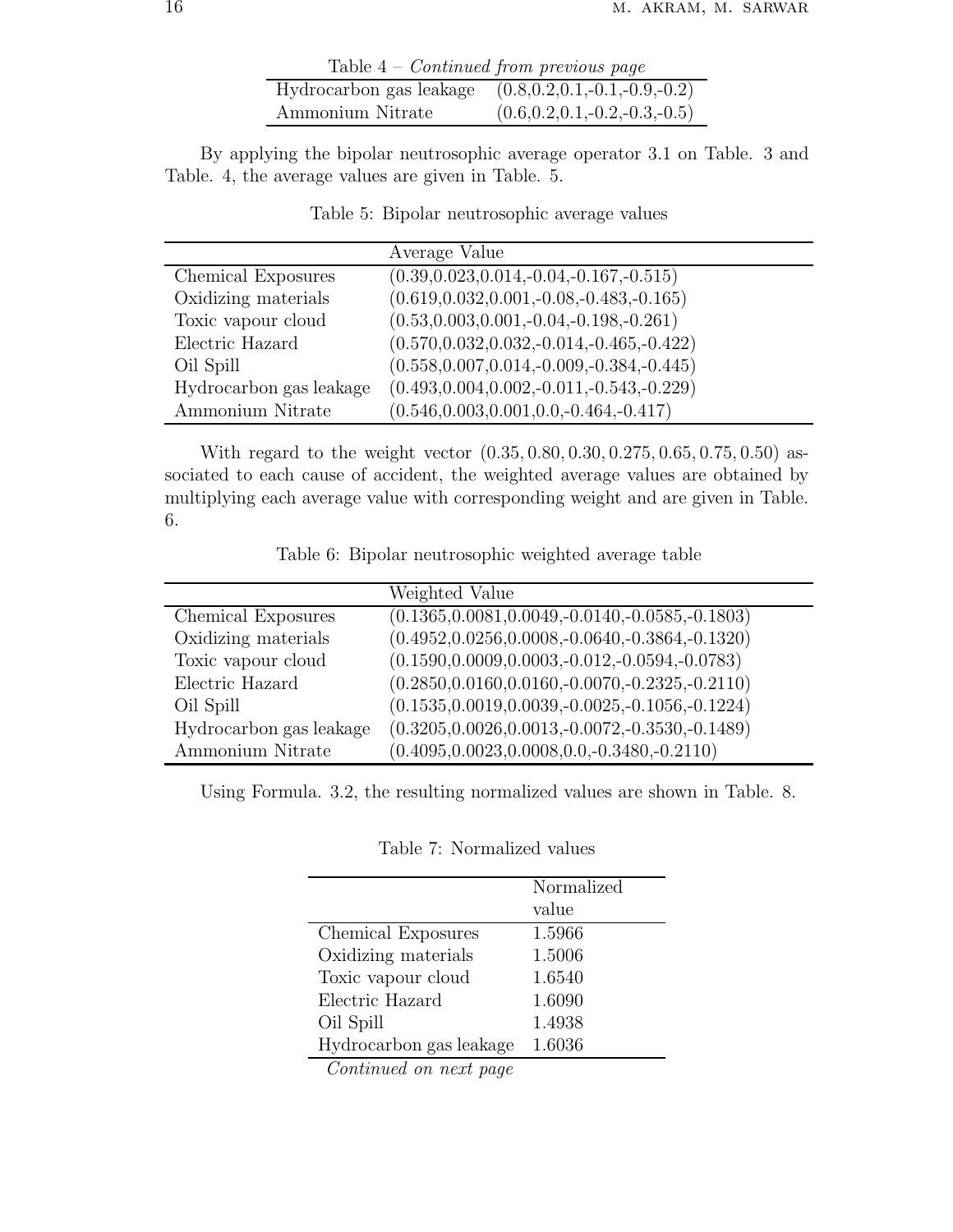| Table $7$ – <i>Continued from previous page</i> |        |
|-------------------------------------------------|--------|
| Ammonium Nitrate                                | 1.5089 |

The accident possibilities can be placed in the following order: toxic vapour cloud ≻ electric hazard ≻ hydrocarbon gas leakage ≻ chemical exposures ≻ ammonium nitrate ≻ oxidizing materials ≻ Oil spill where, the symbol ≻ represents partial ordering of objects. It can be easily seen that the formation of toxic vapour clouds, electrical and energy systems and hydrocarbon gas leakage are the major dangers to the chemical industry. There is a very little danger due to oil spill. Chemical exposures, oxidizing materials and ammonium nitrate has an average accidental danger. Therefore, industry needs special precautions to prevent the major hazards that could happen due the formation of toxic vapour clouds.

## (2) Domination in bipolar neutrosophic graphs

Domination has a wide variety of applications in communication networks, coding theory, fixing surveillance cameras, detecting biological proteins and social networks etc. Consider the example of a TV channel that wants to set up transmission stations in a number of cities such that every city in the country get access to the channel signals from at least one of the stations. To reduce the cost for building large stations it is required to set up minimum number of stations. This problem can be represented by a bipolar neutrosophic graph in which vertices represent the cities and there is an edge between two cities if they can communicate directly with each other. Consider a network of ten cities  $\{C_1, C_2, \cdots, C_{10}\}.$ In the bipolar neutrosophic graph, the positive degree of each vertex represents the level of truth, indeterminacy and falsity of strong signals it can transmit to other cities and the negative degree of each vertex represents the level of truth, indeterminacy and falsity of weaker signals it can transmit to other cities. The bipolar neutrosophic value of each edge represents the degree of truth, indeterminacy and falsity of strong and weak communication between the cities. The graph is shown in Fig. 3.  $D = \{C_8, C_{10}\}\$ is the minimum dominating set. It is concluded that building only two large transmitting stations in  $C_8$  and  $C_{10}$ , a high economical benefit can be achieved. The method of calculating the minimum number of stations is described in the following Algorithm. 1.

Table 8: Algorithm for the selection of minimum locations

| Algorithm 1                                                                     |
|---------------------------------------------------------------------------------|
| 1. Begin                                                                        |
| 2. Enter the membership values $B(x_i)$ of n number                             |
| of possible locations $A = \{C_1, C_2, \ldots, C_n\}.$                          |
| 3. Input the adjacency matrix $[C_{ij}]_{n \times n}$ of transmission stations. |
| 4. $k = 0$                                                                      |
| 5. $D = \emptyset$                                                              |
| 6. do <i>i</i> from $1 \rightarrow n$                                           |
| 7. do j from $i+1 \rightarrow n$                                                |
| if $C_{ij} = A(C_i) \cap A(C_j)$ then<br>8.                                     |
|                                                                                 |

*Continued on next page*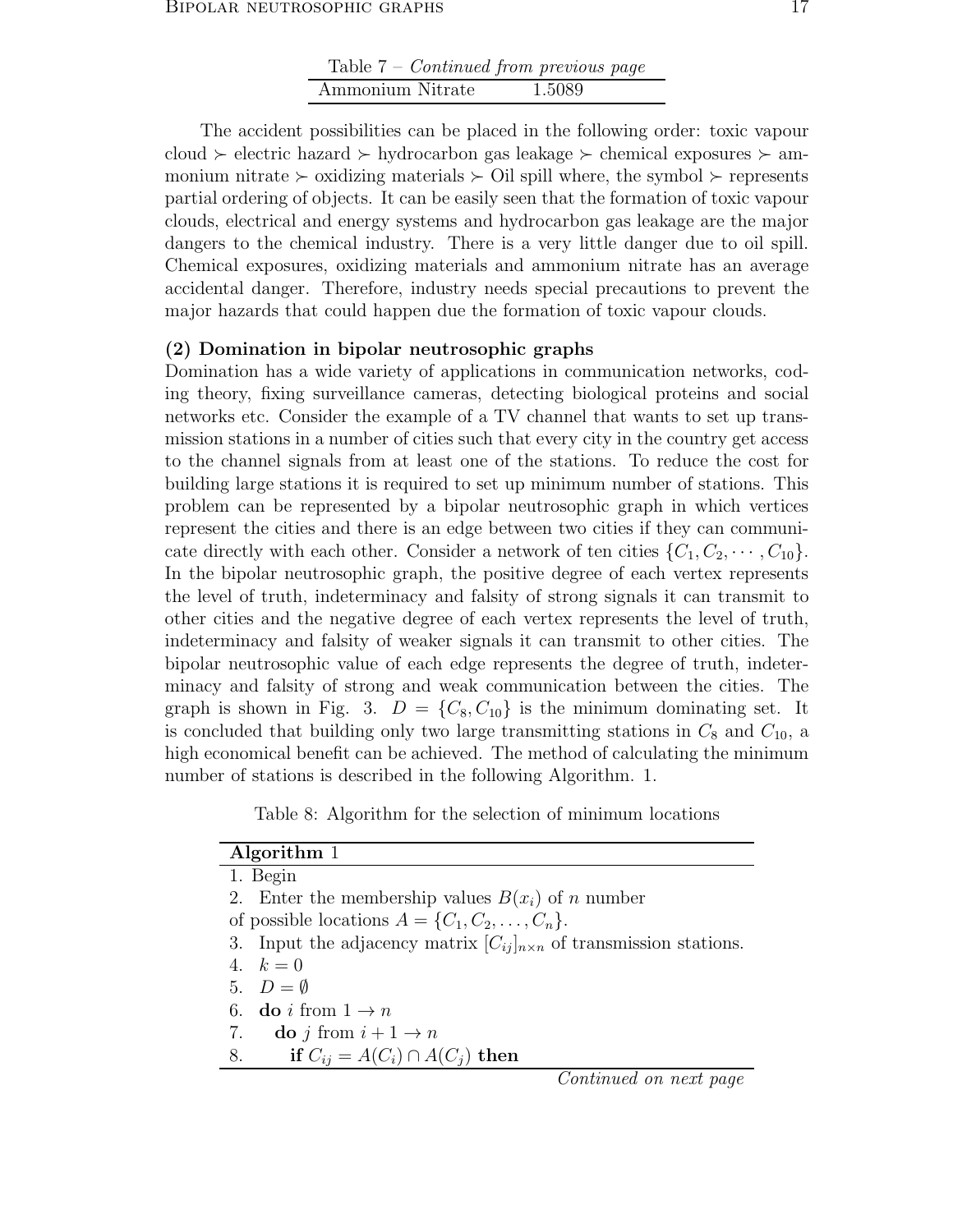Table 8 – *Continued from previous page*

9.  $C_i \in D, k = k + 1, x_k = C_i$ 10. end if 11. end do 12. end do 13. Arrange  $X \setminus D = \{x_{k+1}, x_{k+2}, \ldots, x_n\} = J$ 14. do i from  $1 \rightarrow k$ 15.  $D' = D \setminus \{x_i\}$ 16. **if**  $D'$  is a dominating set **then** 17.  $D = D'$ 18.  $J = J \cup \{x_i\}$ 19. end if 20. end do 21. if  $D \cup J = Y$  then 22. **print:**  $D$  is a minimal dominating set. 23. else 24. print: There is no dominating set. 25. end if

# 4 Comments on Broumi et al.'s Bipolar Neutrosophic Graphs

Broumi et al. [11] defined bipolar single-valued neutrosophic graphs in the following way:

**Definition 4.1.** [11] Let  $A = (T_A^P, I_A^P, F_A^P, T_A^N, I_A^N, F_A^N)$  and  $B = (T_B^P, I_B^P, F_B^P, T_B^N, I_B^N,$  $F_B^N$ ) be bipolar single valued neutrosophic graph on set Y. If  $B = (T_B^P, I_B^P, F_B^P, T_B^N, I_B^N,$  $F_B^N$ ) is a bipolar single valued neutrosophic relation on  $A = (T_A^P, I_A^P, F_A^P, T_A^N, I_A^N, F_A^N)$ then

$$
T_{B}^{P}(xy) \leq T_{A}^{P}(x) \wedge T_{A}^{P}(y), \quad I_{B}^{P}(xy) \geq I_{A}^{P}(x) \vee I_{A}^{P}(y), \quad F_{B}^{P}(xy) \geq F_{A}^{P}(x) \vee F_{A}^{P}(y),
$$
  
\n
$$
T_{B}^{N}(xy) \geq T_{A}^{N}(x) \vee T_{A}^{N}(y), \quad I_{B}^{N}(xy) \leq I_{A}^{N}(x) \wedge I_{A}^{N}(y), \quad F_{B}^{N}(xy) \leq F_{A}^{N}(x) \wedge F_{A}^{N}(y),
$$
  
\nfor all  $x, y \in Y$ .

Broumi et al. [11] defined complement of a bipolar neutrosophic graph as follows:

**Definition 4.2.** [11] The complement of a bipolar neutrosophic graph  $G = (A, B)$ is a bipolar single valued neutrosophic graph  $\overline{G} = (\overline{A}, \overline{B})$  where,  $\overline{A} = A =$  $(T_A^P, I_A^P, F_A^P, T_A^N, I_A^N, F_A^N), \overline{B} = (T_B^P, I_B^P, F_B^P, T_B^N, I_B^N, F_B^N)$  and is defined by

$$
\overline{T_B^P}(xy) = T_A^P(x) \wedge T_A^P(y) - T_B^P(xy), \quad \overline{I_B^P}(xy) = I_A^P(x) \vee I_A^P(y) - I_B^P(xy), \n\overline{F_B^P}(xy) = F_A^P(x) \vee F_A^P(y) - F_B^P(xy), \quad \overline{T_B^N}(xy) = T_A^N(x) \vee T_A^N(y) - T_B^N(xy), \n\overline{I_B^N}(xy) = I_A^N(x) \wedge I_A^N(y) - I_B^N(xy), \quad \overline{F_B^N}(xy) = F_A^N(x) \wedge F_A^N(y) - F_B^N(xy),
$$

for all  $xy \in Y \times Y$ .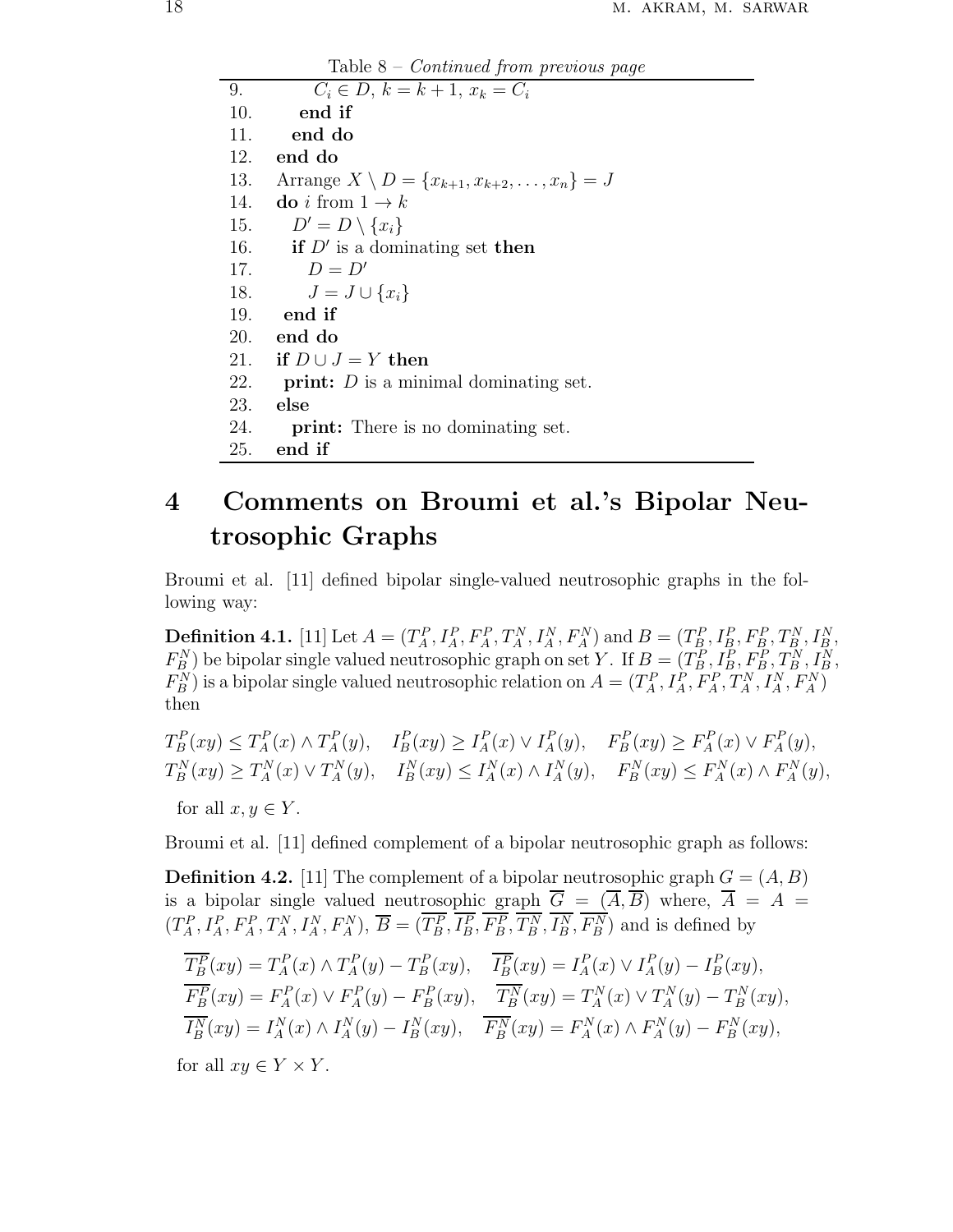

Figure 3: Domination in bipolar neutrosophic graph



Figure 4: Bipolar single valued neutrosophic graph G according to [11]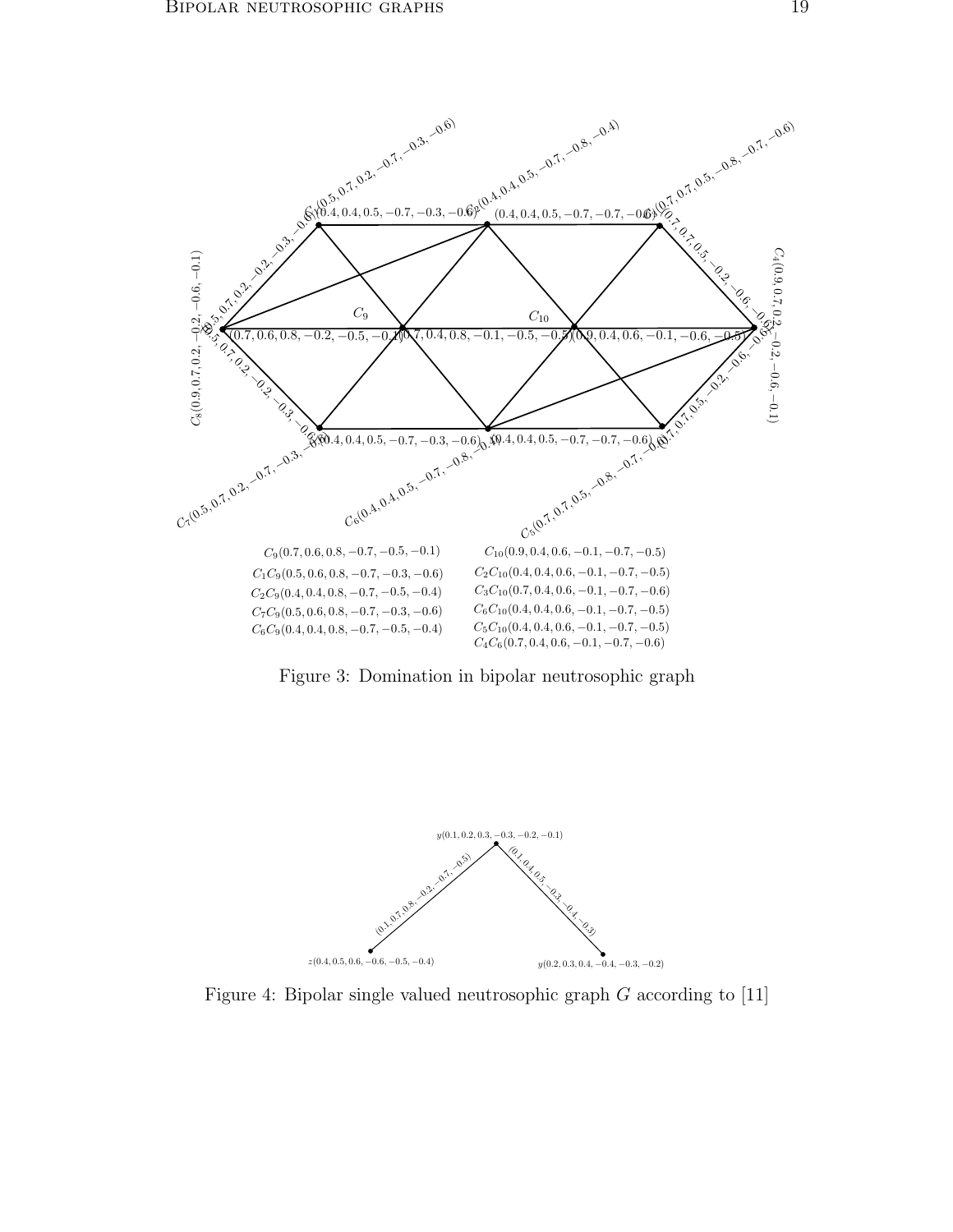$\blacksquare$ 



Figure 5: Complement of G according to [11]

We illustrate Definitions 5.1-5.2 [11] by the following example.

**Example 4.1.** The complement  $\overline{G}$  of G is obtained by using Definitions 5.1-5.2 [11] as shown in Fig. 5. It can be seen from Fig. 5 that  $I_B^p$  ${}_{B}^{p}(yz)$ ,  $f_{B}^{p}(yz)$ ,  $I_{B}^{p}(yt)$ ,  $f_B^p$  $B_B^p(yt) \notin [0,1]$  and  $I_B^n(yz)$ ,  $f_B^n(yz)$ ,  $I_B^n(yt)$ ,  $f_B^n(yt) \notin [-1,0]$ . Hence  $\overline{G}$  is not a bipolar single valued neutrosophic graph.

## 4. Conclusion and Future Work

Bipolar fuzzy graph theory has many applications in science and technology. A bipolar neutrosophic graph is a generalization of the notion bipolar fuzzy graph. We have introduced the idea of bipolar neutrosophic graph and operations on bipolar neutrosophic graphs. We have investigated the dominating and independent sets of certain graph products. Two applications of bipolar neutrosophic sets and bipolar neutrosophic graphs are studied in chemical industry and construction of radio channels. We are planning to extend our research of fuzzification to (1) Bipolar fuzzy rough graphs; (2) Bipolar fuzzy rough hypergraphs, (3) Bipolar fuzzy rough neutrosophic graphs, and (4) Decision support systems based on bipolar neutrosophic graphs.

### References

- [1] Akram, M., *Bipolar fuzzy graphs*, Information Sciences, 181(24)(2011), 5548-5564.
- [2] Akram, M., *Bipolar fuzzy graphs with application*, Knowledge Based Systems, 39(2013), 1-8.
- [3] Akram, M., Dudek, W. A. , *Regular bipolar fuzzy graphs*, Neural Computing and Applications, 21(1)(2012), 197-205.
- [4] Akram, M., Sitara, M., *Bipolar neutrosophic graph structures*, Journal of the Indonesian Mathematical Society, 23(1)(2017), 55-76.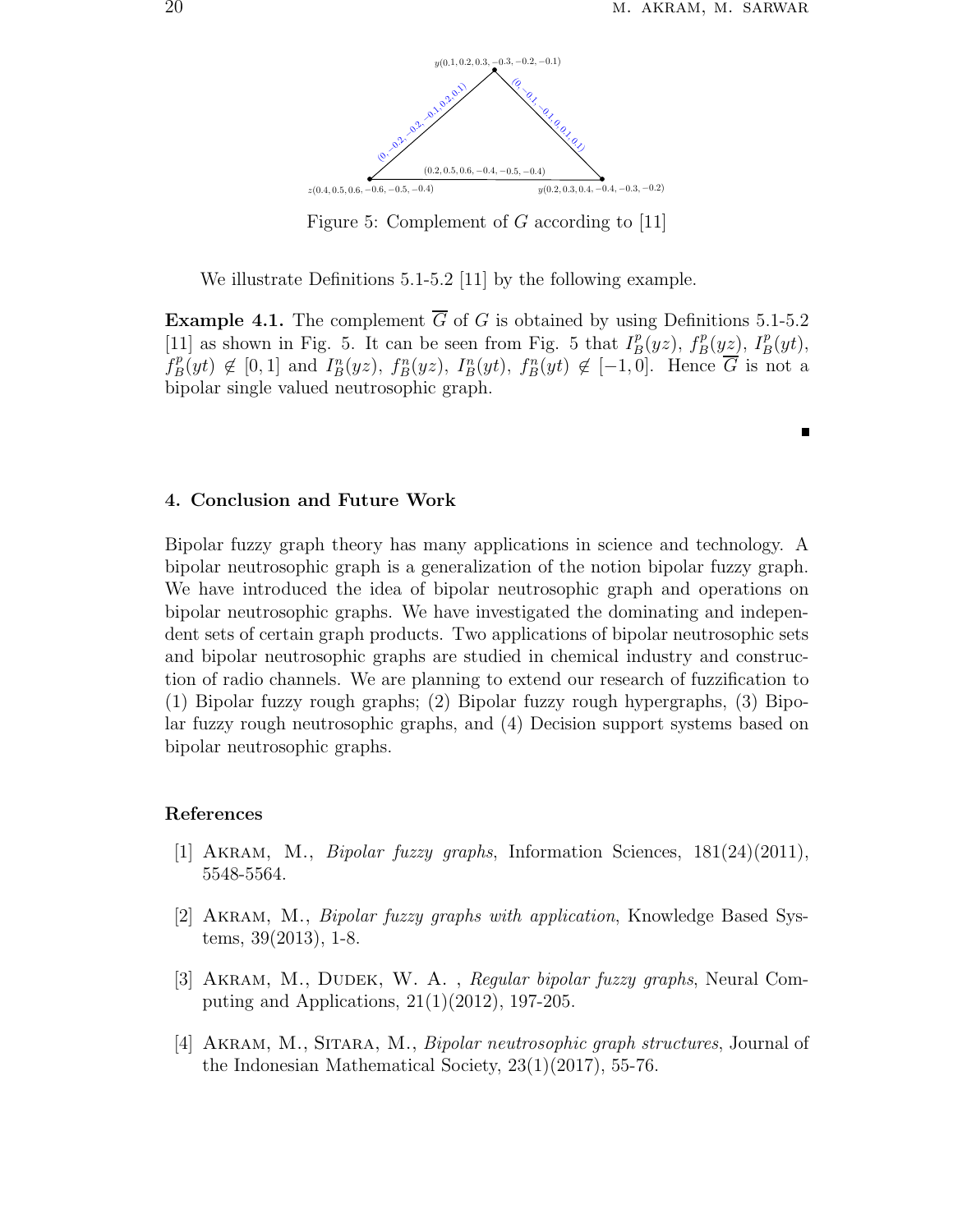- [5] Akram, M.,Nasir, N., *Certain Bipolar Neutrosophic Competition Graphs*, Journal of the Indonesian Mathematical Society, 23(2)(2017), 1-23.
- [6] Akram, M., Luqman, A., *Novel applications of bipolar neutrosophic hypergraphs*, Journal of intelligent and fuzzy systems, 2017 (In Press).
- [7] Akram, M., Shum, K. P., *Bipolar neutrosophic planar graphs*, Journal of Mathematical Research with Applications, 2017 (In Press).
- [8] Bhattacharya, P.,*Some remarks on fuzzy graphs*, Pattern Recognition Letters, 6(5)(1987), 297-302.
- [9] Bhutani, K. R., Battou, A., *On* M−*strong fuzzy graphs*, Information Sciences, 155(1)(2003), 103-109.
- [10] Bhutani, K. R., Rosenfeld, A., *Strong arcs in fuzzy graphs*, Information Sciences, 152(2003), 319-322.
- [11] Broumi, S., Talea, M., Bakali, A., Smarandache, F., *On bipolar single valued neutrosophic graphs*, Journal of New Theory, 11(2016), 84-102.
- [12] Deli, I., Ali, M., Smarandache, F., *Bipolar neutrosophic sets and their application based on multi-criteria decision making problems*,In Advanced Mechatronic Systems (ICAMechS), International Conference IEEE, (2015), 249-254.
- [13] DELI, I., ÇAĞMAN, N., *Intuitionistic fuzzy parameterized soft set theory and its decision making*, Applied Soft Computing, 28(2015) 109-113.
- [14] Kaufmann, A., *Introduction `a la th´eorie des sous-ensembles flous `a lusage des ing´enieurs (fuzzy sets theory)*, Masson, Paris, 1975.
- [15] Mathew, S., Sunitha, M., *Strongest strong cycles and theta fuzzy graphs*, IEEE Transactions on Fuzzy Systems, 21(6)(2013), 1096-1104.
- [16] Mordeson J. N., Chang-Shyh, P., *Operations on fuzzy graphs*, Information Sciences, 79(3)(1994), 159-170.
- [17] Mordeson, J. N., Malik, D. S., Richards, C. D., Trebbian, J.A., Boyce, M. A., Byrne M. P., Cousino, B.J.,*Fuzzy graphs and complementary fuzzy graphs*, The Journal of Fuzzy Mathematics, 24(2)(2016) 271-288.
- [18] Nagoorgani, A., Chandrasekaran, V. T., *Domination in fuzzy graphs*, Advances in fuzzy sets and system, I(1)(2006) 17-26.
- [19] Peng, J. J., Wang, J. Q., Zhang, H. Y., Chen, X. H., *An outranking approach for multi-criteria decision-making problems with simplified neutrosophic set*, Applied Soft Computing, 25(2014), 336-346.